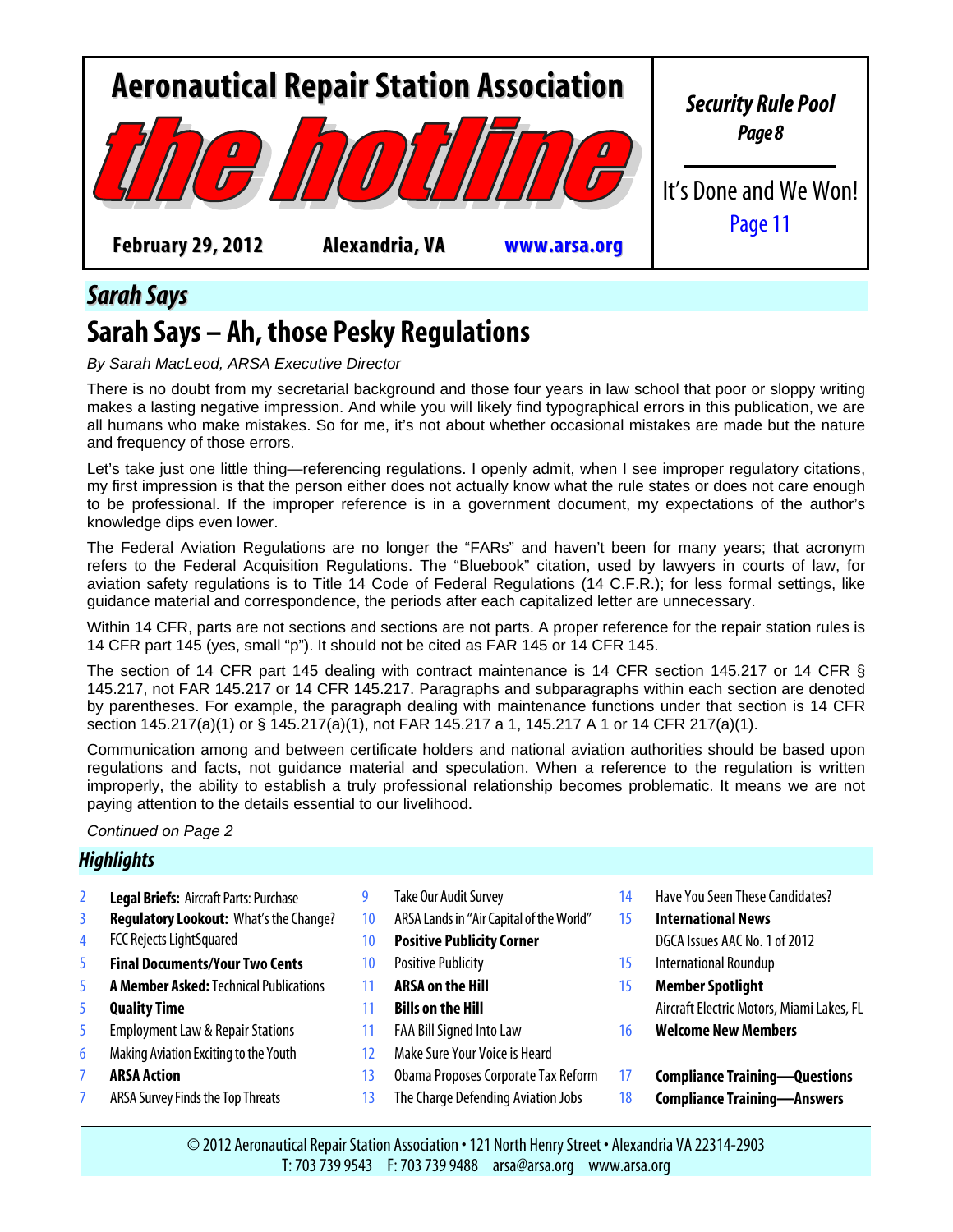#### <span id="page-1-0"></span>*Sarah Says, continued*

I know most will blow off this observation with "ah, she is just a lawyer, the type of person more interested in form over substance." Just remember, this person is responsible for helping people out of trouble. It is important that I know both form and substance. To avoid having to hire a person to defend an action, it would behoove all to pay attention to the little things that cause the most problems—you know those pesky regulations!

# *Legal Briefs*

## **Aircraft Parts: Purchase**

*By Craig Fabian, ARSA Vice President of Regulatory Affairs & Assistant General Counsel*

This article follows last month's Legal Brief, which discussed regulations impacting the sale of parts. Again, this series of articles is presented in conjunction with ARSA's newly-released online regulatory training; the [next](http://www.arsa.org/node/631)  [course is scheduled for March 27](http://www.arsa.org/node/631) and will focus on these subjects.

Although, as discussed previously, there are FAA regulations covering the sale of parts, there is nothing in Title 14 Code of Federal Regulations (14 CFR) directly applicable to the purchase of civil aviation articles. However, purchasers must consider the design, production, operation, and maintenance rules to ensure they are able to use the parts.

Part 21 of Title 14 governs the approved design and production of civil aviation articles; design approval, however, does not necessarily carry production approval. The rules specifically state that, unless production approval is obtained, no person may produce a part if it knows or should know the article is reasonably likely to be installed on a FAA typecertificated product (see 14 CFR. § 21.9). The exceptions are standard parts (generally, a part that conforms to an established industry or U.S. government-published specification) and commercial parts (an article that is listed on an FAA-approved commercial parts list included in a design approval holder's instructions for continued airworthiness), along with certain parts that are not sold (i.e., fabricated by an owner or operator for its own product or by appropriately rated certificate holders for consumption in a repair or alteration).

Both design and production authority is granted by a parts manufacturer approval (PMA) or technical standard order (TSO) authorization (see § 21.1). A PMA covers replacement or modification articles that will be installed in a type-certificated product, and the TSO authorization sets design and performance standards, but does not provide installation authorization. In either case, such parts are produced under FAA approval.

Other production approvals include production certificates (part 21, subpart G) and production under type certificate (part 21, subpart F). An FAA production certificate is the most common form, and covers the holder of the production certificate and its suppliers when producing the "original" aircraft, aircraft engine, or propeller. That is, it does not cover replacement parts produced by those same suppliers for the aftermarket unless direct ship or delegated authority is provided. Care should therefore be taken to ensure purchases involve parts produced under the production approval.

In addition to using proper methods, techniques and practices, part 43 states that maintenance must be performed using materials of such a quality that the article is returned to at least its original or properly altered



*the hotline* is the monthly publication of the Aeronautical Repair Station Association (ARSA), the not-for-profit international trade association for certificated repair stations. For a membership application, please call 703 739 9543 or visi[t www.arsa.org.](http://www.arsa.org/)

**Dr. Hans Jürgen-Loss** President

**Gary M. Fortner** Senior Vice President

**Gary Jordan Treasurer** 

**[Sarah MacLeod](mailto:Sarah.MacLeod@arsa.org)** Executive Director

**[Marshall S. Filler](mailto:Marshall.Filler@potomac-law.com)** Managing Director & General Counsel

**[Christian A. Klein](mailto:Christian.Klein@arsa.org)** Executive Vice President

**[Keith Mendenhall](mailto:Keith.Mendenhall@potomac-law.com)** Editor, *the hotline*

Advertising in *the hotline* does not constitute endorsement or approval by ARSA. Please direct advertising inquiries to [hotline@arsa.org.](mailto:hotline@arsa.org)

This material is provided for<br>educational and informational informational purposes only. It does not constitute legal, consulting, tax or any other type of professional advice.

Law, regulations, guidance and government policies change frequently. While ARSA updates this material, we do not guarantee its accuracy. In addition, the application of this material to a particular situation is always dependent on the facts and circumstances involved. The use of this material is therefore at your own risk.

All content in *the hotline,* except where indicated otherwise, is the property of ARSA. This content may not be reproduced, distributed or displayed, nor may derivatives or presentations be created from it in whole or in part, in any manner without the prior written consent of ARSA.

ARSA grants its members a nonexclusive license to reproduce the content of *the hotline.* Employees of member organizations are the only parties authorized to receive a duplicate of *the hotline.*

ARSA reserves all remaining rights and will use any means necessary to protect its intellectual property.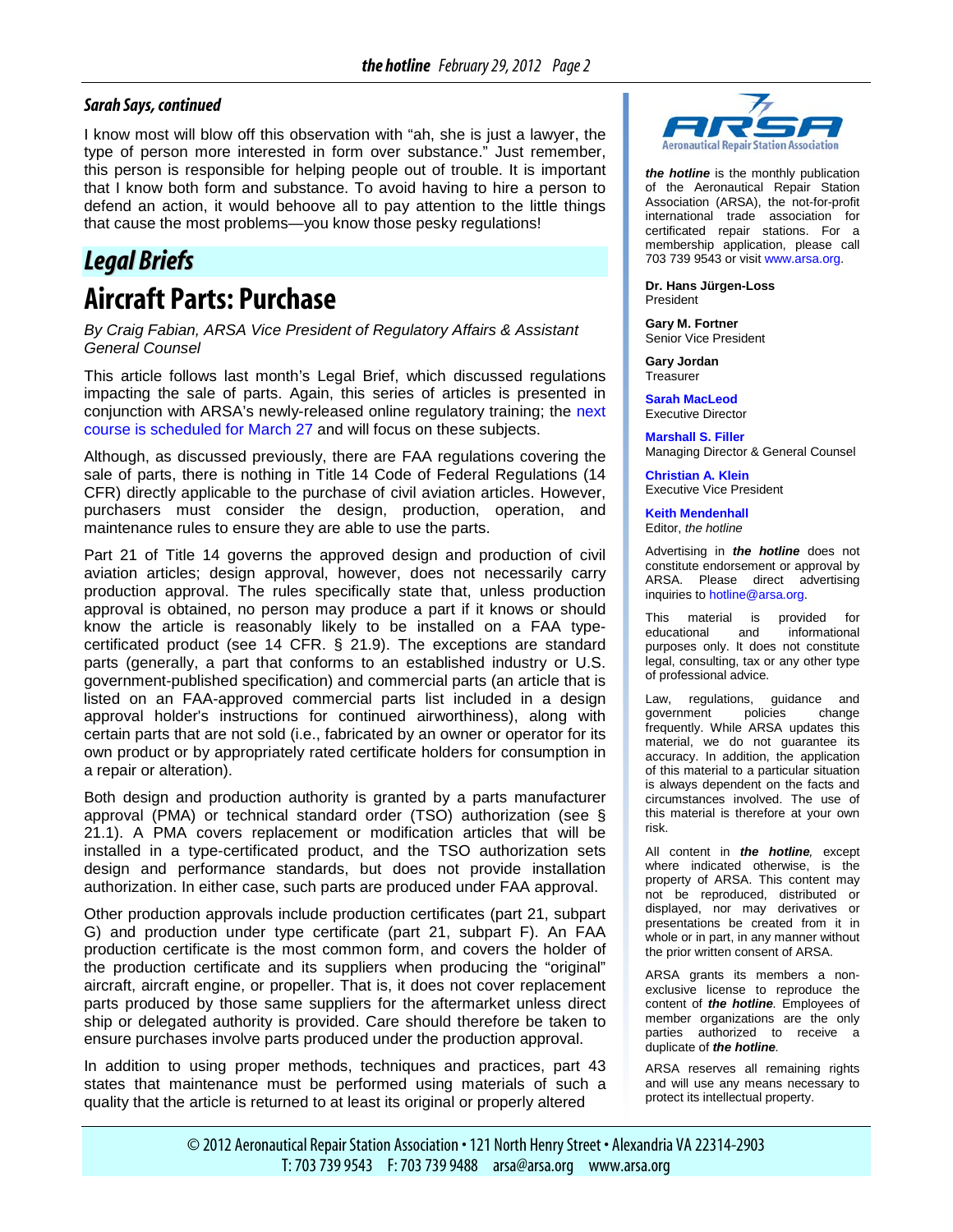#### <span id="page-2-0"></span>*Legal Briefs, continued*

condition (14 CFR § 43.13). Care should therefore be taken to ensure that parts meet the approved design to ensure airworthiness of repairs using the parts.

Additional considerations when purchasing parts should include any specific customer requirements that go beyond the aviation regulations. Examples include commercial requirements for "traceability" or limitations on the use of PMA articles in repairs.

We hope you will join our online training for an in-depth discussion of the regulatory and practical business aspects of this subject.



#### **Thanks to our sponsors:**

[A.O.G. Reaction, Inc.](http://www.aogreaction.com/) ● [Aero-Mach Labs, Inc.](http://www.aeromach.com/) ● [Aircraft Electric](http://www.airelec.com/) [Motors, Inc.](http://www.airelec.com/) • Aviation Repair Resources, Inc. • [BBA Aviation](http://www.bbaaviation.com/) • [Boeing](http://www.boeing.com/) ● [Component Control](http://www.componentcontrol.com/) ● [Fortner Engineering & Manufacturing,](http://www.arsa.org/www.fortnereng.com)  [Inc.](http://www.arsa.org/www.fortnereng.com) ● [GE Aviation](http://www.geae.com/) ● Jordan Propeller Service, Inc. ● [LJ Walch Co.,](http://www.ljwalch.com/) [Inc.](http://www.ljwalch.com/) **●** [Segers Aero Corporation](http://www.segers.aero/) ● [Sonico, Inc.](http://www.sonicoinc.com/) ● [Spirit AeroSystems](http://www.spiritaero.com/) ● [TIMCO Aviation Services](http://www.timco.aero/) ●[Turbine Controls, Inc.](http://www.tcimro.com/index.html)

## *RegulatoryLookout*

## **What's the Change?**

The FAA and European Aviation Safety Agency (EASA) recently issued a revision to [Maintenance Annex](http://www.faa.gov/aircraft/repair/media/MAG_change-1.pdf)  [Guidance \(MAG\)](http://www.faa.gov/aircraft/repair/media/MAG_change-1.pdf) provisions.

The MAG, originally released on May 3, 2011, details actions U.S.-based FAA certificated repair stations must take to gain EASA part 145 approval under the U.S./EU [Aviation Safety Agreement.](http://www.arsa.org/files/New-USEU-BASA) Change 1 was dated Nov. 22, 2011 and signed by the FAA on Jan. 10, 2012.

Most notably, the revised MAG requires the FAA to include a copy of the letter of investigation and applicant's response to any EASA Form 9 "non-recommendation." The MAG also states that a non-recommendation does not necessarily lead to certificate action by EASA.

In addition to general grammatical and formalistic modifications, the following significant revisions were also made:

- Added a requirement that the FAA send an annual report to the Joint Maintenance Coordination Board summarizing "systematic issues" of sampling inspection team visits.
- Added an EASA definition of accountable manager.
- Clarified that "Level 1 findings" are required to issue a "non-recommendation" (previously required "one or more significant finding/discrepancy").
- Reiterated throughout that the EASA supplement must be "customized" to the repair station.
- Removed the requirement that EASA send a renewal invoice to certificate holders 90 days before their EASA certificate expiration. The applicant is now responsible for sending its renewal package to its flight standards district office at least 90 days prior to its EASA certificate expiration.
- Clarified that EASA advance notification for a "one-time special circumstance" working away from a fixed location is not required for repair stations having D100 authorization.
- Clarified that all renewal packages must include a new supplement, a Form 9 and Form 16. All EASA approval holders must have a new supplement in place by Dec. 31, 2012.
- Modified sample EASA supplement text
	- o Clarified that if not the chief executive officer, the accountable manager must "have direct access to the chief executive officer and have sufficiency of maintenance funding allocation."
	- o Clarified that FAA Form 8130-3 dual release instructions should specify that "newly overhauled" be signed off in block 20 against the block 19 maintenance release.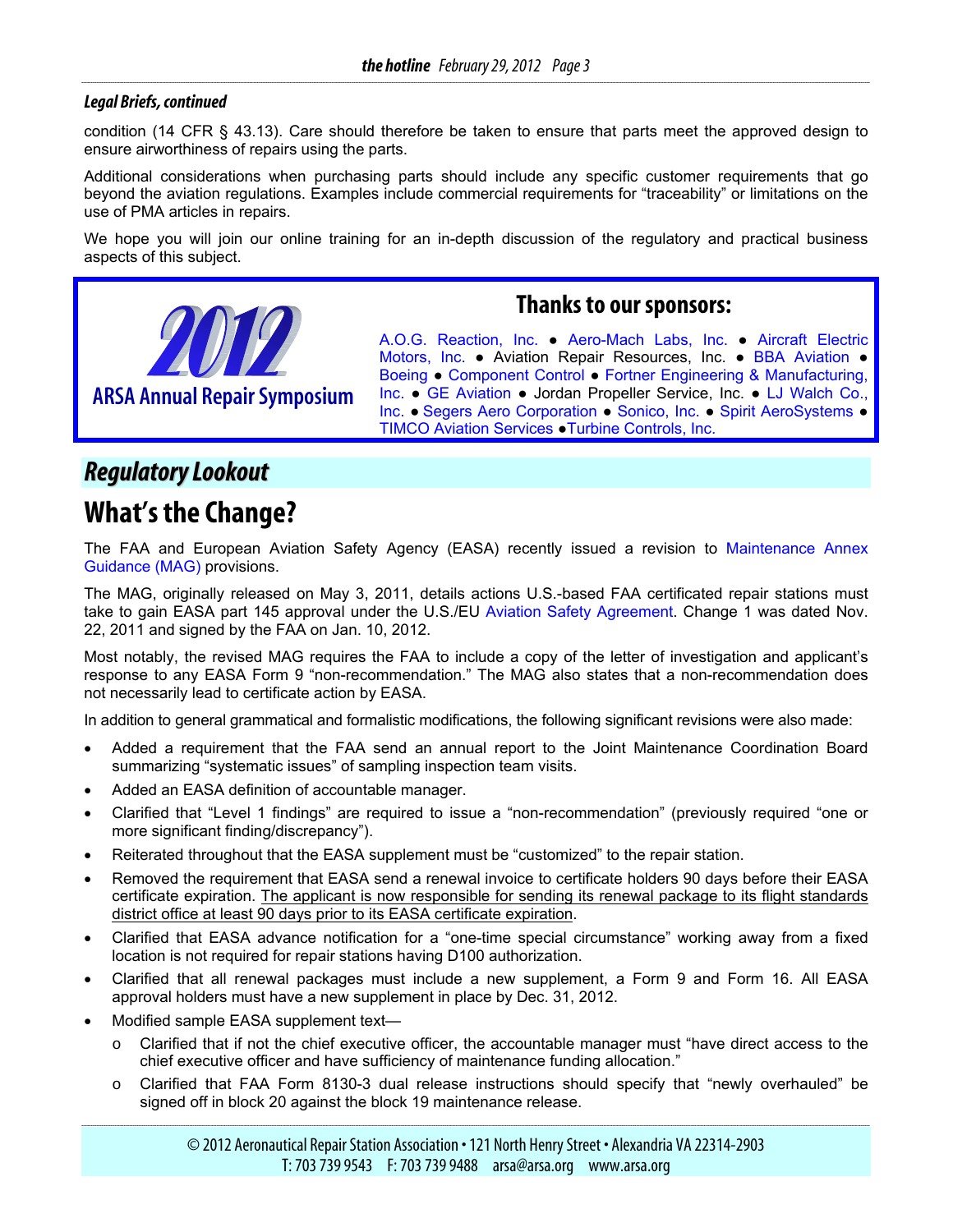- <span id="page-3-0"></span>o Added a paragraph noting that the clause "except as otherwise specified" is intended for use on an 8130 dual release form in two instances (1) The case where all required maintenance was not carried out and (2) where the particular maintenance requirement was only EASA-approved.
- o Added a table summarizing what maintenance release form should be used depending on the location of the repair station and whether it is for new or used components.
- o Added FAA 8130-3/EASA Form 1 dual release sample instructions.
- o Added sample audit program.

A document outlining the specific revisions in their entirety is available [here.](http://www.arsa.org/files2/ARSA-MAGCHG1Comparison-20120217.pdf)

# **NTSB Soliciting Comments on FAA Certificate Actions**

The National Transportation Safety Board (NTSB) is seeking comments to a [notice of proposed rulemaking](http://www.gpo.gov/fdsys/pkg/FR-2012-02-09/pdf/2012-2278.pdf) (NPRM) that would amend regulations governing FAA certificate action review.

The NPRM follows a December 2010 [Advanced NPRM](http://www.regulations.gov/#!documentDetail;D=NTSB-GC-2011-0001-0001) (ANRPM); in its [comments](http://www.arsa.org/node/689) ARSA took issue with a certificate holder's inability to challenge the agency's emergency determination.

The NPRM adds explicit language to permit those accused to attach evidence in the review of emergency determinations. The proposed rule would also change several procedural matters in certificate actions and modify the ability of repair stations to recover fees and costs under the [Equal Access to Justice Act.](http://archive.sba.gov/advo/laws/sum_eaja.html)

ARSA is examining the agency's proposal and will file comments by the April 9, 2012 deadline.

# **FCC Rejects LightSquared**

Users of Global Positioning Systems (GPS) received a sweet Valentine's Day gift with the Federal Communications Commission's (FCC) [announcement](http://www.fcc.gov/document/spokesperson-statement-ntia-letter-lightsquared-and-gps) that LightSquared would be prohibited from proceeding with development of its proposed high-speed wireless network.

The FCC announcement follows the National Telecommunications and Information Administration's (NTIA) [conclusion](http://www.ntia.doc.gov/files/ntia/publications/lightsquared_letter_to_chairman_genachowski_-_feb_14_2012.pdf) that, "LightSquared's proposed mobile broadband network will impact GPS services and that there is no practical way to mitigate the potential interference at this time."

NTIA's findings confirmed the fears of the aviation community that LightSquared's proposal to create a groundbased wireless broadband network integrated with satellite coverage would cause interference with navigation and weather forecasting. ARSA has been fighting along with other aviation industry groups through the [Coalition](http://saveourgps.org/)  [to Save Our GPS.](http://saveourgps.org/)



**— A D V E R T I S E M E N T —**

The ATA e-Business Program is pleased to announce the latest revision of Spec 2300, Data Exchange Standard for Flight Operations (Revision 2011.2). Spec 2300 provides a concise set of information standards

and guidelines for the management, configuration and interchange of flight operations technical data.

The specification is designed to enable the cost-effective and efficient exchange of digital flight operations data between information providers and information users. This revision completes the initially defined scope for Spec 2300 and now covers all of the following types of data supporting the FCOM, MMEL/MEL, AFM and QRH:

- 
- 

ATA e-BUSINESS PROGRAM

- 
- Approval Dispatch Front Limitations
- Matter Performance Procedures Publication Module
- 
- 
- 
- 
- 
- Substantiation Systems Description

To purchase a copy, please visit the [publications store.](http://atae-businessannouncements.createsend2.com/t/y/l/yhiyjkk/kuyhydthh/r/)

If you are not a member of the ATA e-Business Program and would like to gain unlimited access to Spec 2300 and all related e-business specifications, join the [ATA e-Business Program.](http://atae-businessannouncements.createsend2.com/t/y/l/yhiyjkk/kuyhydthh/y/) More information on ATA e-Business is available at<http://www.ataebiz.org/home>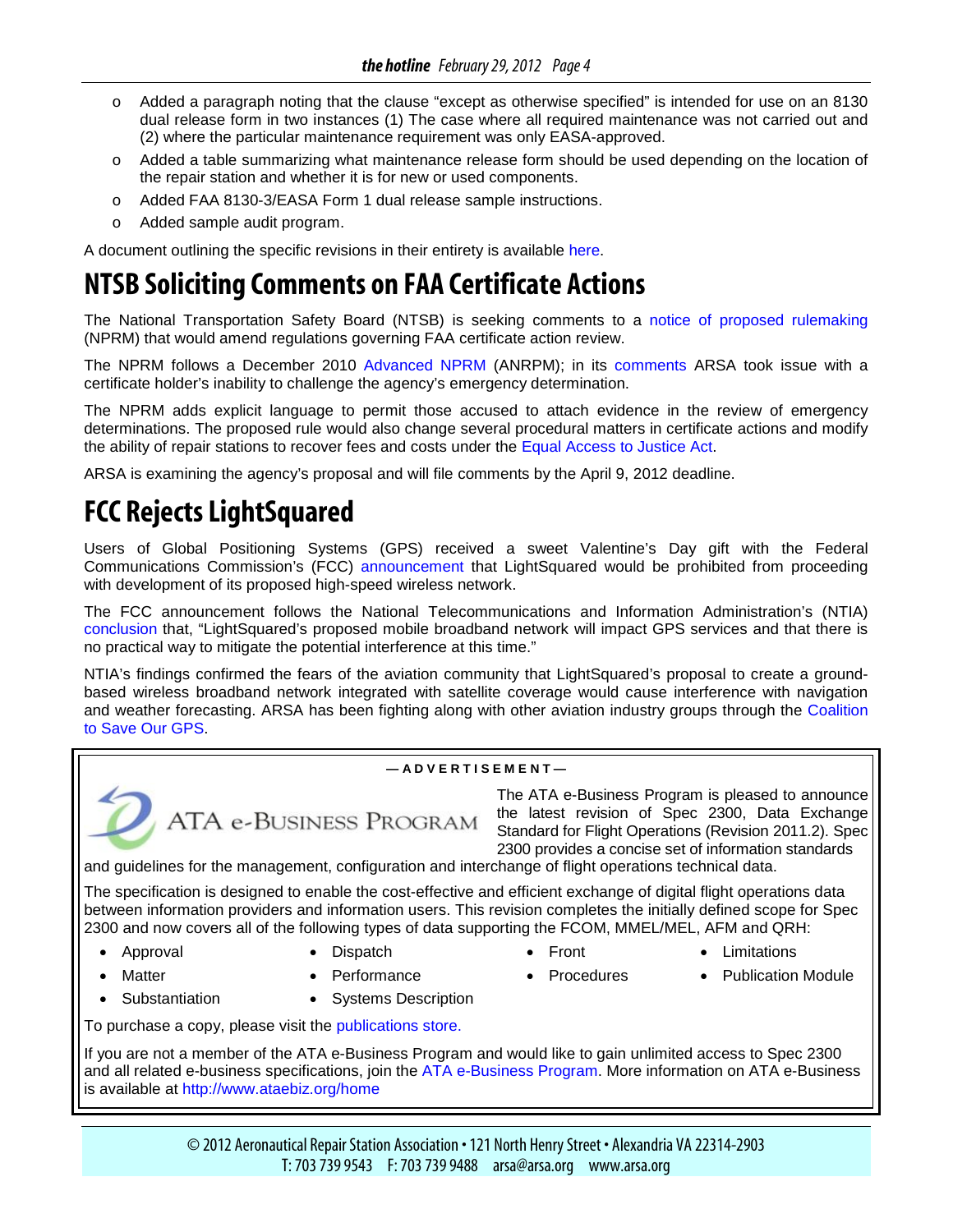## <span id="page-4-0"></span>*Final Documents/YourTwo Cents*

*"Final Documents"***:** This list includes Federal Register (FR) publications such as final rules, Advisory Circulars (ACs), policy statements and related material of interest to ARSA members. For proposals opened for public comment, see *"Your Two Cents."* The date shown is the date of FR publication or other official release.

*"Your Two Cents"*: This is your chance to provide input on rules and policies that will affect you. Agencies must provide the public notice and an opportunity for comment before their rules or policies change. Your input matters. Comments should be received before the indicated due date; however, agencies often consider comments they receive before drafting of the final document begins.

*"Final Documents"* and "*Your Two Cents"* are available *at [http://www.arsa.org/FDYTC.](http://www.arsa.org/node/545)*

# *ARSA Online: Train to Gain – Registration Open*

Out of practice on the real aviation regulations? Stay in top shape with ARSA online training courses!

Registration is open for ARSA's *March 27 & 28* online live classes on the regulations versus commercial obligations in civil aviation parts sales, purchases, receipt and stocking by a 14 CFR part 145 repair station.

Clic[k here](http://www.arsa.org/?q=node/631) to review the courses and to register. Hurry – only 30 seats are available for each class!

**Noncompliance can cost you - protect your repair station with ARSA Online Training Courses!**

## *AMember Asked*

*By Sarah MacLeod, ARSA Executive Director*

**Q:** Could you please help me understand the regulatory stance on technical publications and availability to the user community? I know there have been plenty of discussions on this issue, but I am not sure what the rules state.

**A:** The issue of "technical publication availability" is convoluted and confusing. Basically, "instructions for continued airworthiness" (ICA) are supposed to be generally available to anyone that is "required to comply" with them; unfortunately, the FAA has not clearly defined exactly what constitutes an ICA. It has said that if a component maintenance manual is not listed in the aircraft maintenance manual it is *not* ICA. The rationale is that an aircraft manual need only deal with removing and replacing a "component".

As for "availability" the agency is trying to establish a policy dealing with "prohibitions" on distribution, but that hasn't been finalized and basically [will do no good unless a clear definition of ICA is attained,](http://www.arsa.org/node/812) but of course that doesn't stop the FAA from proceeding.

## *QualityTime*

*Employment Law & Repair Stations* 

# **Check Your Attendance Policy**

*By Jonathan W. Yarbrough <jyarbrough@constangy.com>. Constangy, Brooks & Smith, LLC, 80 Peachtree Rd., Ste. 208, Asheville, NC 28803-3160. © Copyright 2012 Jonathan W. Yarbrough ALL RIGHTS RESERVED*

*Jonathan is experienced in representing employers in employment law issues; his pragmatic approach can also help keep relationships with employees from becoming difficult. Please contact him for questions regarding employment relationships.*

Attendance policies may violate the Americas with Disabilities Act (ADA) because the policy requires employees to disclose the nature of their medical conditions in order for health-related absences to be excused.

The ADA provides that an employer "shall not…make inquiries…as to whether [an] employee is an individual with a disability or as to the nature or severity of the disability, unless such examination or inquiry is shown to be jobrelated and consistent with business necessity."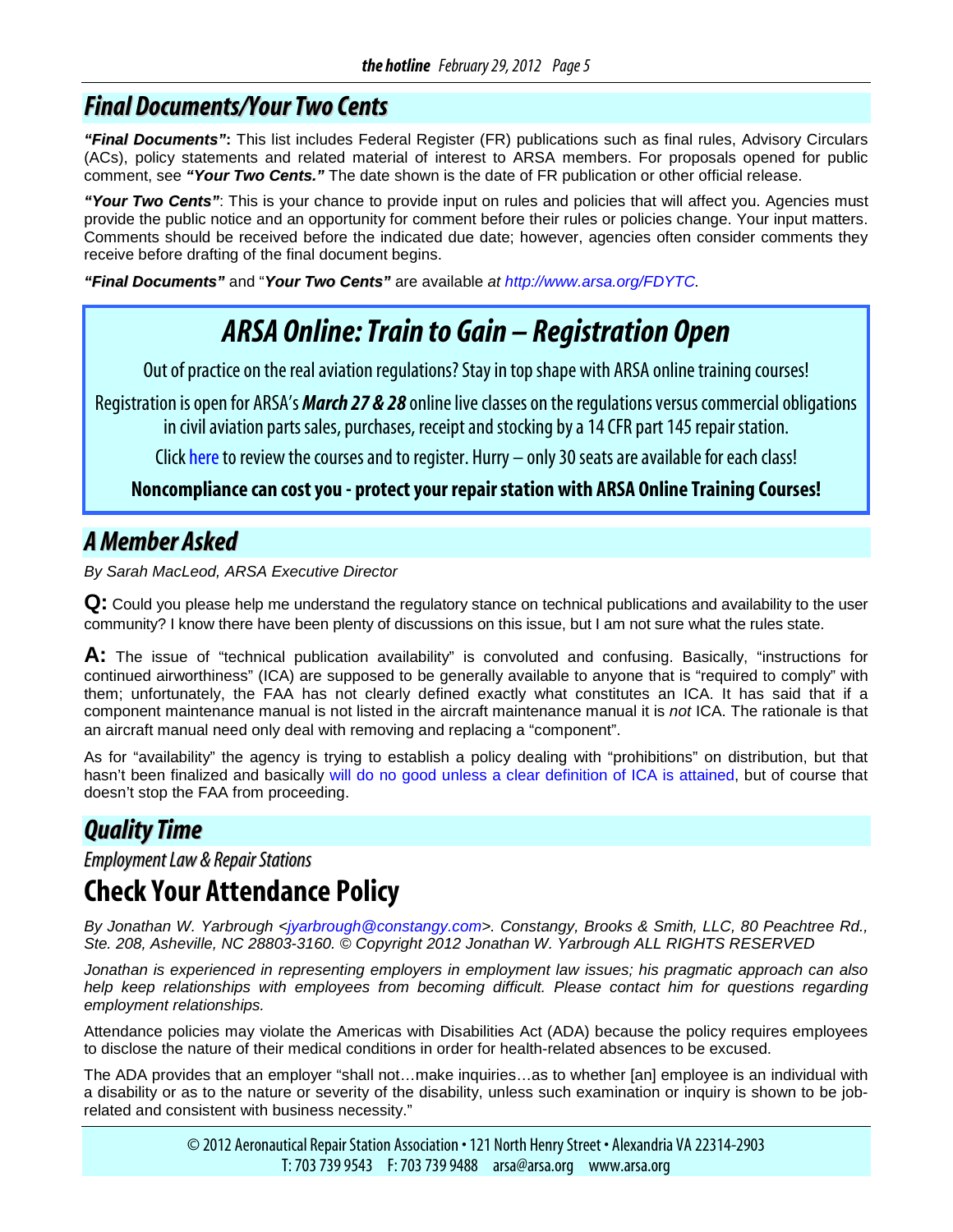<span id="page-5-0"></span>In one case the court found that a "physical capacity evaluation" administered to an employee attempting to return to work after a knee surgery was a "medical examination" barred by the ADA because it "could have revealed a disability."

In the most recent case, a company asked its employees to disclose the nature of their absences and the conditions for which they sought treatment in order to have their health related absences excused. The company refused to accept doctor's notes that did not provide information concerning an employee's medical condition and required more specific notes to verify that she had a legitimate medical reason for her absences. The employee failed to provide the requested information and she was ultimately fired for excessive absenteeism.

In this case the court found that the policy "invites intrusive questioning into the employee's medical conditions and tends to elicit information regarding an actual or perceived disability." The company failed to present evidence that it "needed to know the nature of the employee's medical condition because of excessive absences or in order to protect the health and safety of its other employees."

Here then, is a sick leave policy that may be problematic:

ANY EMPLOYEE ABSENT FROM WORK DUE TO ILLNESS FOR MORE THAN 2 DAYS OR 6 HOURS IN ANY WORK WEEK, MUST HAVE A DOCTOR'S STATEMENT ON FILE *INDICATING THE NATURE OF THE ILLNESS.* THE DOCTOR'S STATEMENT MUST BE ON FILE IN THE HOME OFFICE BEFORE SICK LEAVE CAN BE PAID.

Here is a modified policy that should work:

ANY EMPLOYEE ABSENT FROM WORK DUE TO ILLNESS FOR MORE THAN 2 DAYS OR 6 HOURS IN ANY WORK WEEK, MUST HAVE A DOCTOR'S STATEMENT ON FILE. *THE DOCTOR'S STATEMENT NEED SIMPLY INDICATE THAT THE EMPLOYEE IS UNDER A DOCTOR'S CARE.* THE DOCTOR'S STATEMENT MUST BE ON FILE IN THE HOME OFFICE BEFORE SICK LEAVE CAN BE PAID.

Note, however, that the Family Medical Leave Act (FMLA) provides that if employees are requesting leave because of their own or a covered relation's serious health condition, the employee and the relevant health care provider must supply appropriate medical certification in order to determine whether the health condition meets the requirement for an FMLA "qualified" illness. The FMLA, of course, only applies to employers with 50 or more employees and its regulations should be distinguished from ADA requirements that the employer make no inquiries into the health condition of employees unless there is a business necessity.

# **Making Aviation Exciting to the Youth**

*By Raymond Thompson <raymond.thompson@wmich.edu>. Western Michigan University, College of Aviation, 237 N. Helmer Rd., Battle Creek, MI 49037 © Copyright 2012 Raymond Thompson ALL RIGHTS RESERVED.* 

*Raymond Thompson is associate dean of the College of Aviation at Western Michigan University. A long time mechanic and commercial pilot, he has been involved in technician education since 1983 in the U.S. and Middle East.* 

*Editor's Note: This is the second in a series of articles from Mr. Thompson. During the course of this series he will provide information on the importance of supporting AMT schools and the next generation of mechanics.* 

Today, air travel is routine. Young people take computers, mobile phones, the Internet, and technology in general as normal. Aviation has lost its aura of excitement, with air travel viewed as a chore, rather than an adventure. Unfortunately, with the exception of becoming a pilot, most young people don't know much (if anything) about the many high-tech career paths in the aviation industry. How can we excite the next generation of aircraft technicians?

The traditional recruiting zone for post-secondary technical training has been grades 9–12. As interest in aviation, and science, technology, engineering, and math (STEM) programs has declined, *successful* recruiting strategies have changed. Aviation technical programs actively engage students in grades 5–8, with the most aggressive reaching down into the K–5 range.

Given the immaturity of the lower age groups, one may not think a K-5program would offer any return on investment. Facts have established however, that STEM often loses its luster for female students by grade 8 and by grade 9 or 10 the males are often gone. It is therefore critical to light the spark for technical and engineering careers early in life.

Post-secondary aviation programs engage young people by routinely: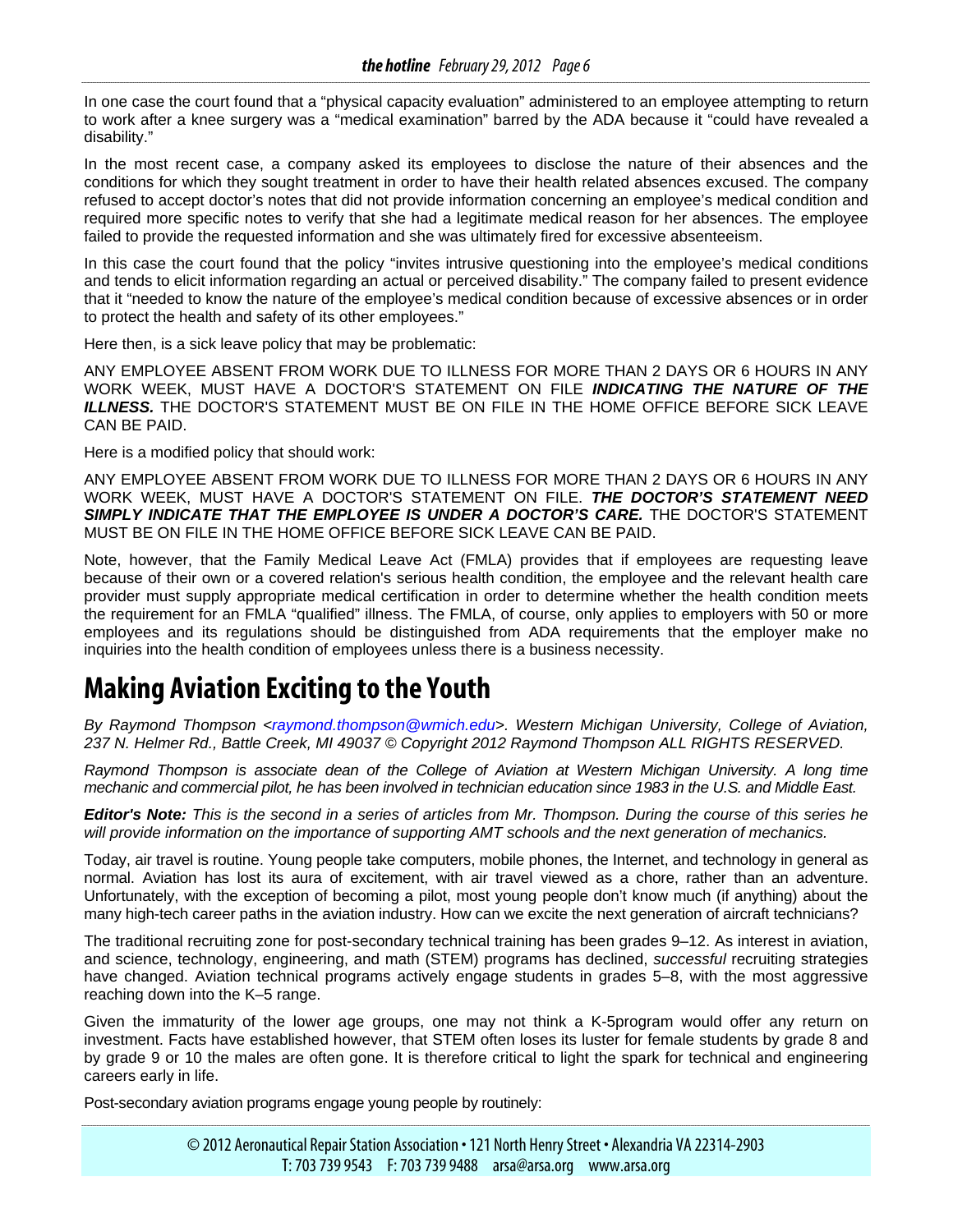- <span id="page-6-0"></span>• Hosting facility tours;
- Placing active professionals in front of students to talk about aviation;
- Partnering with local aviation businesses for student visits, and
- Bringing aviation activities to after-school programs.

Active learning is the best way to engage students. The principles of active learning are not new, but as the classroom and teacher are no longer the sole source from which to gain knowledge, they have emerged as one of the best methods for instruction.

For example, when young students visit an A&P school, add hands-on activities to the basic tour. Walking around and looking at static equipment or other people working on things is boring. Engaging their minds and hands not only reinforces learning, but makes a good (or if poorly done, bad) impression.

I once participated in a program for gifted and talented fifth-grade students that engaged them in disciplinespecific activities on Saturday mornings. The students came to my composite materials lab for one session. We had a tour of the school's facilities and after examining a composite aircraft, they laminated a six-ply fiberglass and epoxy part that was finished into a clipboard. Their name and our logo were embedded into the laminate. Many years later in my actual composite course, I had two students pull this clipboard out of a backpack to show me they already completed the first course project.

Engagement through active learning is a success path for the government, schools, and industry; it generates excitement in young (and "old") people about aviation maintenance.

Developing cooperative strategy that provides age-appropriate active learning about our field could start with after-school activities such as building and flying a model airplane. This could advance to building parts of a kit aircraft, operating test cells, or taking apart and reassembling an engine.

As students get older, visiting the local repair station and doing hands-on work or job shadowing can provide further motivation to pursue technician training. Ultimately, we need to let young students see what we do, and then let them participate;—it needs to be a highly interactive process.

Next month, we will explore some specific programs that are successfully attracting students into aviation maintenance programs.

## **Support ARSA's Positive Publicity Campaign**

It's no secret; the contract maintenance industry suffers from an image problem. Years of baseless attacks have created a hostile media environment, and worse yet, has blinded some lawmakers and portions of the public to the benefits of aviation contract maintenance.

ARSA's [Positive Publicity Campaign](http://www.arsa.org/node/548) (PPC) confronts these challenges; its message is clear: repair stations make air travel safer, create air carrier efficiencies, contribute to the economy, and generate jobs.

PPC resources support industry economic impact studies, defend the industry in the national media, and monitor media coverage. All industry stakeholders are asked to support the campaign through a financial contribution. Make your [pledge](http://www.arsa.org/node/740) today!

## *ARSA Action*

# **ARSA Survey Findsthe Top Threats**

*By Christian A. Klein, ARSA Executive Vice President*

Thanks to the maintenance industry leaders who participated in our recent 2012 member survey. ARSA's staff and Board of Directors will use the data to enhance programs and advocacy. Among the key survey findings:

Respondents are optimistic about economic prospects in the coming year; 65 percent expect business and markets to grow and 32 percent expecting no change in the level of economic activity. Only three percent expect business to diminish.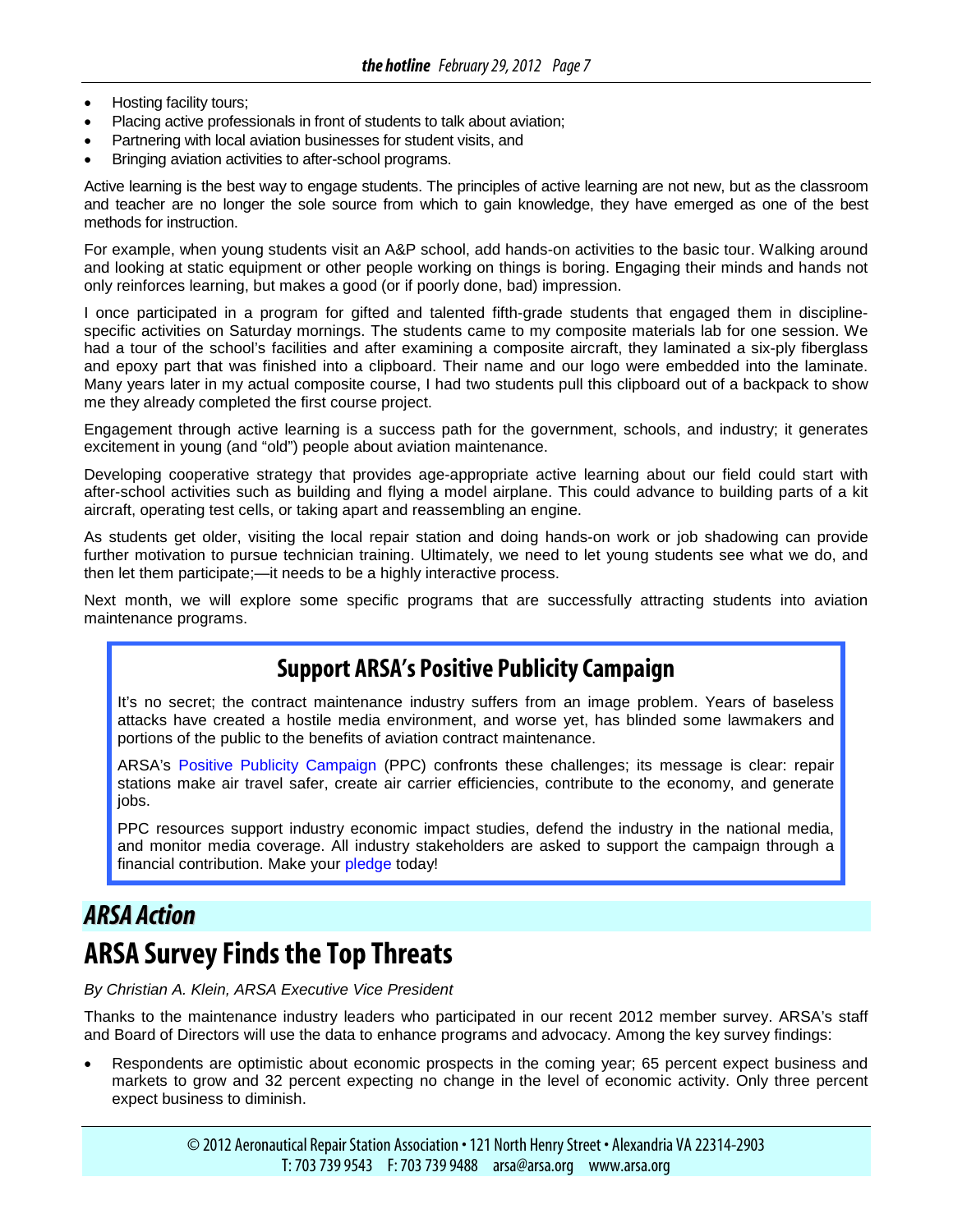- Economic growth will translate into job creation; more than 60 percent of respondents plan to add workers and positions in 2012; only three percent are planning lay-offs or job cuts.
- Workforce development remains a challenge and become a bigger problem as hiring picks up. More than half of respondents (57 percent) had trouble in the past two years finding qualified workers for technical positions.
- On average, 41 percent of the technicians at companies responding to the survey were certificated by a civil aviation authority. The average *starting* hourly wage in U.S. dollars for entry-level technicians was \$12.92; the median was \$13.50.
- The biggest long-term threat to the aviation maintenance industry is over-regulation and government intrusion. Tied for second place were the FAA (inconsistent interpretation, understaffing, etc.), high fuel prices, and the skilled worker shortage.
- Predatory manufacturer practices are also a problem; seventy-two percent of respondents have seen an increase in restrictive covenants in contracts for maintenance data in the past two years.
- ARSA's programs and activities received high marks (average scores above four on a five point scale), including working with FAA to improve the quality and consistency of regulations and oversight (4.35); providing regulatory compliance assistance to ARSA members (4.23); lobbying on Capitol Hill on issues that affect repair station markets and costs of doing business (4.20); and providing news about regulatory developments affecting repair stations (4.16).
- The biggest opportunities to grow ARSA's value are improving repair station access to manufacturer maintenance manuals; expanding training program offerings (especially regulatory compliance and business law); and facilitating best practices within the industry.
- ARSA publications are well read. Seventy-four percent of respondents read *the hotline* each month, with 41 percent reading it cover to cover. Sixty-three percent read ARSA's *Dispatch* email newsletter each week, with 20 percent reading the entire publication.
- Respondents want ARSA to expand its preferred provider programs. Forty-seven percent said ARSA should consider providing group health insurance, 38 percent want discounted employee background checks, and 33 percent are interested in discounted drug and alcohol testing services.

The online survey was conducted from late January through mid-February. Multiple emails inviting participation were sent to our primary contact at all 443 repair station member companies. The survey system was configured to prevent multiple responses. Ninety-three ARSA members participated, giving the survey a nine percent margin of error and making it a reliable snapshot of ARSA's membership.



#### **— A D V E R T I S E M E N T —**

Component Control, based in San Diego, CA., is a leading developer and provider of MRO and Logistics Software solutions for the aviation industry. Its core product, Quantum Control, provides advanced aviation management support to original equipment manufacturers, aftermarket service divisions, component repair and overhaul companies, fixed base operators, aircraft completion centers, airlines,

MRO facilities, and part distribution / redistribution companies. Quantum is installed in over 50 countries and can be deployed as a single-site or multinational solution. For more information, please visit [www.componentcontrol.com](http://www.componentcontrol.com/)

# **Security Rule Pool: Keep Your Guesses Coming!**

With the TSA in [no hurry](http://www.arsa.org/node/813) to issue a rule for repair station security, the ban on certification of new foreign repair stations will remain in place for the foreseeable future.

It is anyone's guess as to when the agency will fulfill its congressional demands. ARSA is therefore asking its members, when do you think the TSA will issue its final repair station security rule?

#### **The Pool**

The person with the guess closest to the final rule issuance date will win two free admissions to ARSA's Legislative Day and Annual Symposium. The pool will remain open through the end of March.

Take your best guess at [http://survey.constantcontact.com/survey/a07e5k93v6ygy60jr6p/start.](http://survey.constantcontact.com/survey/a07e5k93v6ygy60jr6p/start)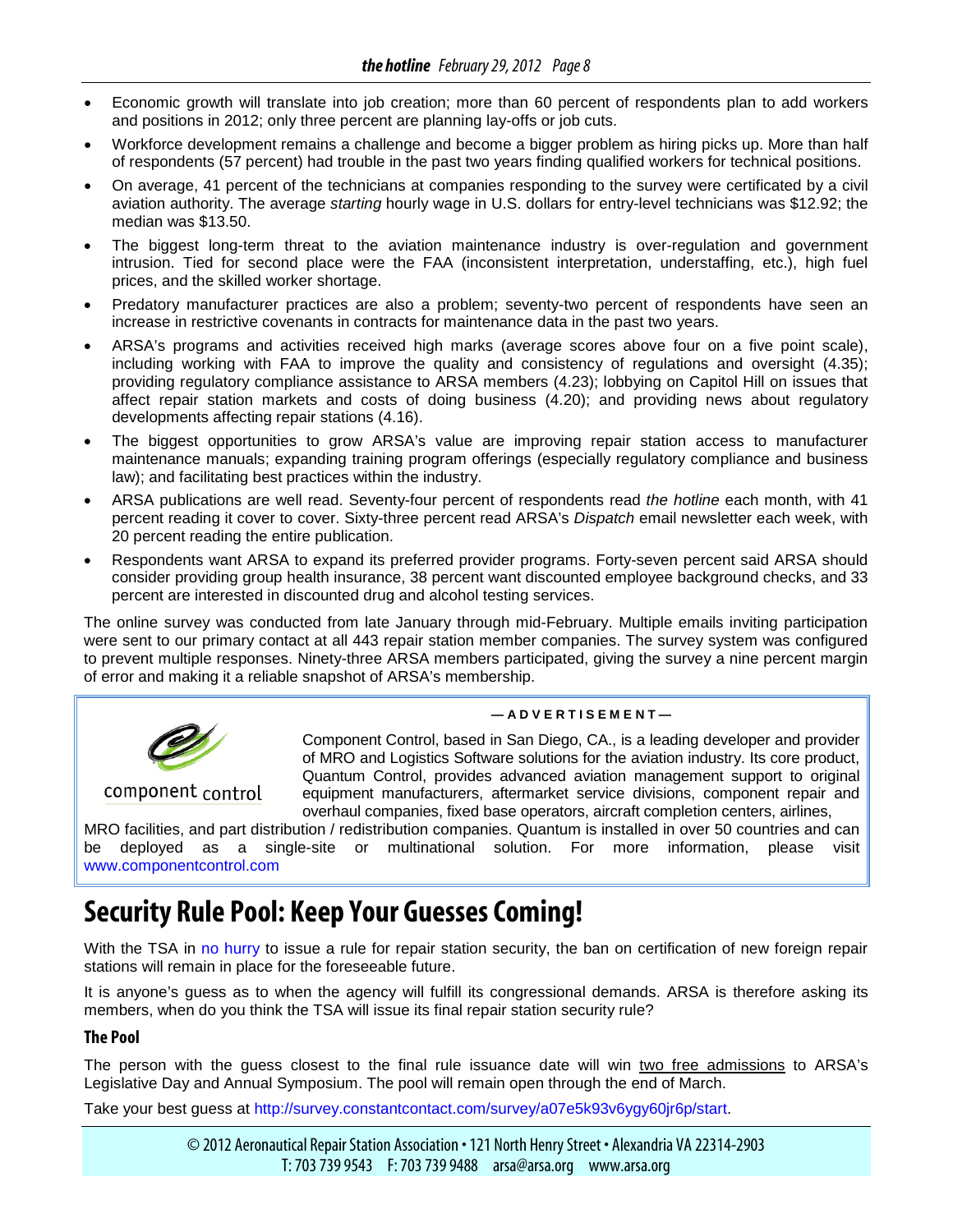

<span id="page-8-0"></span>

## **Accessing All Your Maintenance & Regulatory Publications Just Got Easier!**



The ATP Navigator® online service combines the robust functionality of the industry standard NavigatorV® desktop software with the power and reach of the Internet. You get immediate access to your publications and it eliminates content revision hassles. ATP Navigator integrates your critical maintenance and regulatory publications, AD & SB compliance reporting, and provides time saving productivity tools all in one simple, online solution.

With ATP Navigator® online service accessing all your maintenance and regulatory publications just easier from anywhere with an Internet connection.

## **FREE** Information Kit

Visit www.atp.com/navkit to download the Free Information Kit and learn more about ATP Navigator® online service

## **Give Your Input: Take Our Audit Survey Now!**

ARSA's 2012 audits survey is up and running. This important survey will help ARSA address the overly burdensome regime facing certificated repair stations.

The Association is asking only the primary contact at each member company to set aside time to complete this critically important questionnaire. If you received an email about the survey, you are the primary contact at your company; please complete the survey today. If you are the primary contact and have not received the survey, please contact Keith at [keith.mendenhall@arsa.org.](mailto:keith.mendenhall@arsa.org)

Open until 8 p.m. on March 9, the survey seeks answers to questions that will help ARSA better represent your interests and deliver first class service.

Your participation will help ensure that the hardest working Association can stop the untenable reality of constant, overlapping, and duplicative audits.

# **ARSA Briefs Wisconsin Providers at Inspection Authorization Renewal Seminar**

ARSA Executive Director Sarah MacLeod traveled to Stevens Point, Wis. for the Wisconsin Department of Transportation's Mechanic Refresher and Inspection Authorization (IA) Renewal Seminar.

MacLeod's presentation, "Regulation and Responsibility," outlined the roles government and industry play, and more specifically, IA holder responsibilities. To be successful, an aviation technician must understand the various roles that exist in the industry and develop relationships with regulators and technically knowledgeable individuals, MacLeod told an audience of approximately 300 aviation professionals.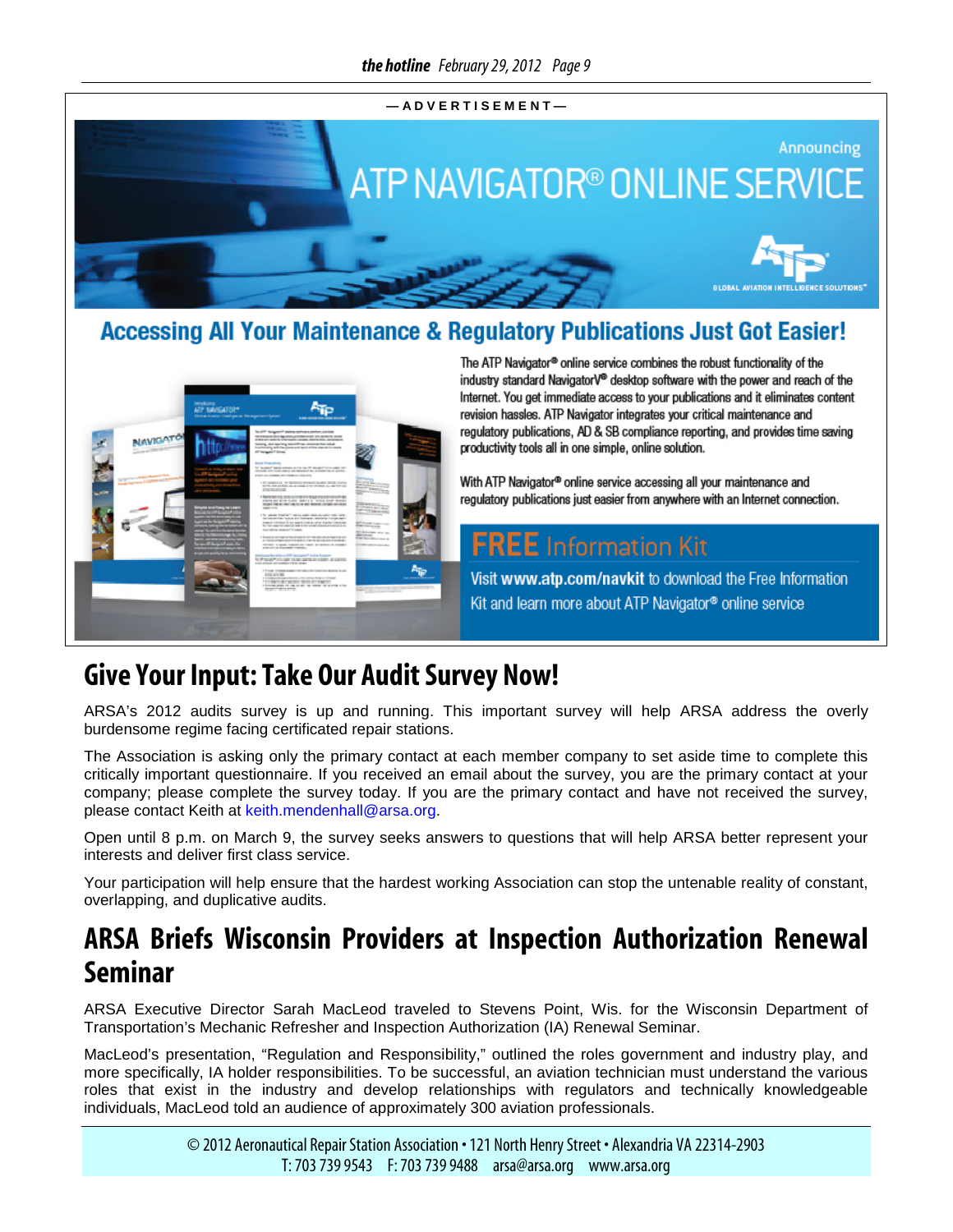# <span id="page-9-0"></span>**ARSA Lands in "Air Capital of the World"**

On Feb. 22, ARSA and [Spirit AeroSystems](http://www.spiritaero.com/) co-hosted an outreach meeting for repair stations in Wichita, Kan., the "Air Capital of the World."

The Association welcomed Rep. Mike Pompeo (R-Kan.) to the event and staffers from the offices of Kansas Sens. Jerry Moran (R) and Pat Roberts (R). Pompeo gave an insider's perspective on happenings in Washington and discussed his support for the aviation community, including [America Flies,](http://www.americaflies.us/) a grassroots effort to boost general aviation.

Executive Director Sarah MacLeod discussed the recent passage of a new, long-term FAA reauthorization measure and provided a regulatory update on matters of interest to certificated maintenance providers. Rod Cheatham, director of aftermarket operations at Spirit, introduced MacLeod and spoke about ARSA's value position.

Thanks to all those in Wichita who came out to support your Association!

## *Positive Publicity Corner*

# **Why We Fight**

*By Jason Langford, ARSA director of communications*

Contract maintenance has a long history of ensuring safety, creating efficiencies, and adding value for all elements of the aviation industry. The maintenance industry is *the* backbone of aviation.

Despite the immense value our industry creates, its contributions are often overlooked; or, worse yet, openly disparaged. It is therefore imperative that we toot our own horn.

Tell your own story or someone else will tell it for you.

It was this philosophy that led to the creation of ARSA's Positive Publicity Campaign (PPC). The campaign's purpose is to counter the barrage of negative publicity and halt the spread of misinformation stemming from false safety arguments.

Public opinion research, funded by the PPC, shows that the more the public learns about contract maintenance, the more likely it is to view the industry favorably. Thus, the PPC seeks to improve the regulatory and legislative burdens facing industry by eliminating public pressure on lawmakers to "do something" about safety concerns that don't exist. Put simply, the PPC is the industry's tool for spreading The Word.

The PPC benefits the entire maintenance industry – from mom and pop upholstery shops to global MRO providers. I hope you agree and will consider supporting the campaign, no matter what the contribution.

If you have not already done so, [pledge your PPC support today,](http://www.arsa.org/node/740) and stay tuned next month, when we will explore what the PPC has accomplished.

#### **Positive Publicity**

*As part of ARSA's ongoing [Positive Publicity Campaign](http://www.arsa.org/node/548) (PPC), the association is actively working to enhance the media's understanding of our \$50 billion industry and its vital importance to global civil aviation. To accomplish this goal, ARSA monitors media coverage about aviation maintenance to spread the word about the valuable role repair stations provide their communities in jobs, economic opportunities, and community involvement. These are some of this month's top stories highlighting the industry's contributions.*

[Tucson Aircraft Repair Firm Poised for Rapid Growth](http://azstarnet.com/business/local/tucson-aircraft-repair-firm-poised-for-rapid-growth/article_d8e9cb5c-5f5f-11e1-ab2b-001871e3ce6c.html) *(Arizona Star)*

[World's Largest Aircraft MRO Facility in Marana, AZ, to be Re-Launched March 6](http://www.aviationpros.com/news/10633786/worlds-largest-aircraft-mro-facility-in-marana-az-to-be-re-launched-march-6) *(Aviation Pros)*

[Aveos Signs 5-Year Engine Service Contract with Snecma](http://www.aviationpros.com/news/10632380/aveos-signs-5-year-engine-service-contract-with-snecma-safran-group) *(Aviation Pros)*

[MTU Maintenance Hannover Provides Maintenance for Atlasjet Airlines](http://www.avitrader.com/2012/02/24/mtu-maintenance-hannover-provides-maintenance-for-atlasjet-airlines/) *(AviTrader)*

[Marshall Oks Airport Repair Business](http://www.battlecreekenquirer.com/article/20120222/NEWS01/302200053/Marshall-OKs-airport-repair-business) *(Battle Creek Enquirer (Battle Creek, MI))*

[Gary Jet Center Owner/Operator Reaches for the Sky](http://www.nwitimes.com/niche/inbusiness/gary-jet-center-owner-operator-reaches-for-the-sky/article_65d7f01c-f20a-5d93-a709-98892dbd5fc7.html) *(North West Indiana Times)*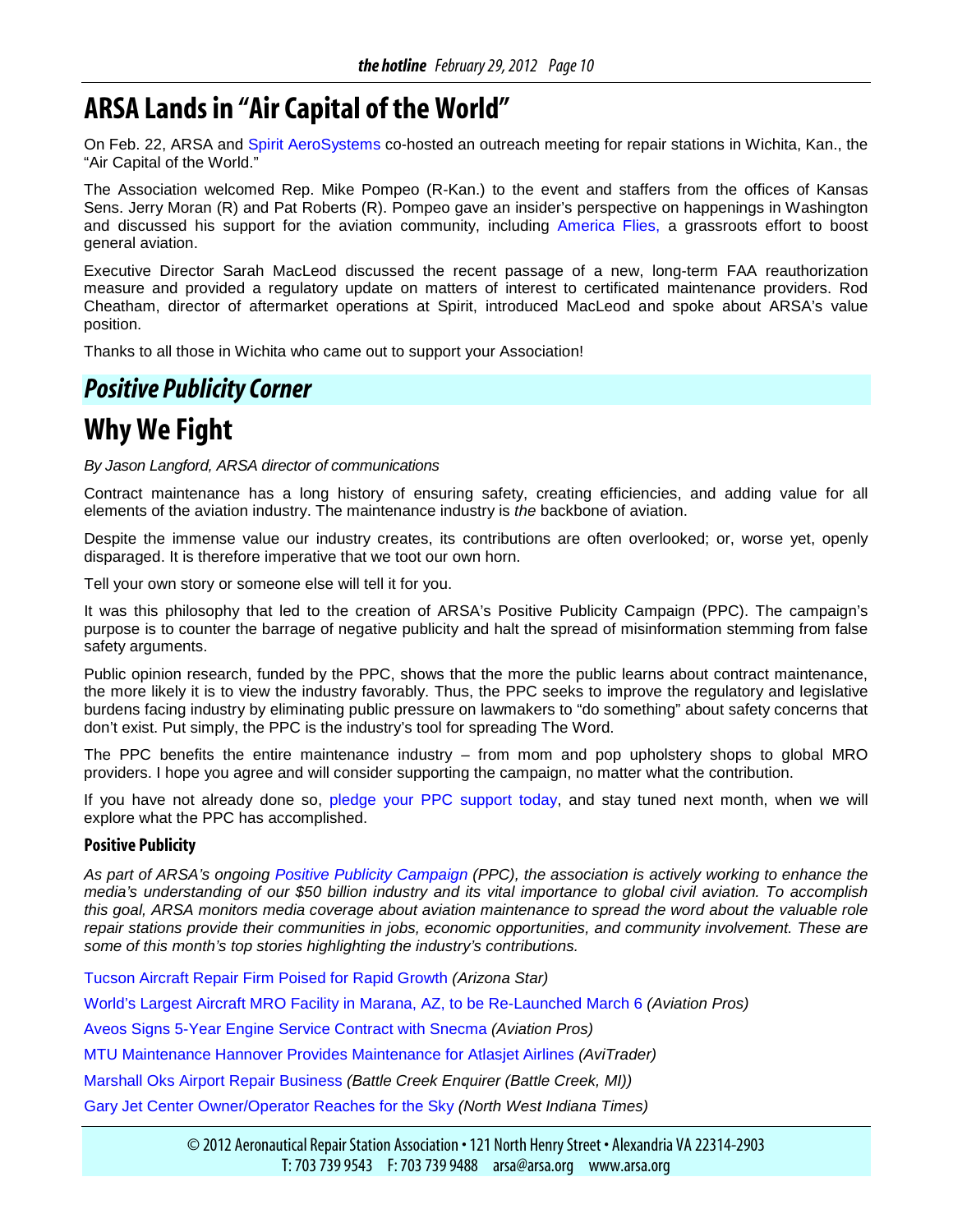<span id="page-10-0"></span>[More Aviation Companies Hired than Fired in 2011, According to JSfirm](http://www.ainonline.com/aviation-news/hai-convention-news/2012-02-12/more-aviation-companies-hired-fired-2011-according-jsfirm) *(AIN Online)*

[Pistons Donate Former Team Jet to Northland Community & Technical College Foundation](http://www.crainsdetroit.com/article/20120208/FREE/120209916) *(Crain's Detroit Business)*

[Veterans Help Manufacturers Plug Skills Gap](http://www.reuters.com/article/2012/02/02/us-usa-economy-veterans-idUSTRE8112CO20120202) *(Reuters)*

[Funding the MRO Future](http://www.aviationweek.com/aw/generic/story.jsp?id=news/om/2012/02/01/OM_02_01_2012_p20-413752.xml&headline=Funding%20The%20MRO%20Future&channel=mro) *(Aviation Week)*

**— A D V E R T I S E M E N T —**

# PAYMENT **UESTONE** THE SOLID CHOICE FOR MERCHANT SERVICES

[Click for details](http://www.arsa.org/node/595)

### *ARSA on the Hill*

*ARSA on the Hill presents a monthly roundup of ARSA's advocacy on Capitol Hill and the Association's efforts in coalition activities aimed at improving the national business climate.*

*By Daniel Fisher, ARSA Vice President of Legislative Affairs*

In February, ARSA continued to educate members about TSA's failure to finalize repair station security regulations and the need for Congress to permit certification of new foreign repair stations. If your company is detrimentally impacted by the foreign repair station ban, please share your story [\(Daniel.Fisher@arsa.org\)](mailto:Daniel.Fisher@arsa.org).

ARSA's legislative team coordinated congressional guests at ARSA's Wichita Outreach luncheon. In addition to area repair stations, Congressman Mike Pompeo (R-KS) and representatives from Sens. Pat Roberts (R-KS) and Jerry Moran's (R-KS) offices were in attendance to hear from ARSA's Executive Director Sarah MacLeod about the Association's activities.

The legislative team conducted a [webinar](http://www.arsa.org/files/ARSA-LegislativeDayWebinarTemplate-20120228.pdf) about the new FAA authorization law, other key policy issues, and how to schedule Capitol Hill meetings. If you need assistance scheduling Hill meetings, please contact Josh Pudnos [\(josh.pudnos@arsa.org\)](mailto:josh.pudnos@arsa.org).



**Insurance for Repair Stations**

*[click here for information](http://www.aairrg.com/)*

## *Bills on the Hill*

# **It's Done and We Won! FAA Bill Signed Into Law**

#### *Industry engagement helps ensure common sense approach*

More than four years and 23 short-term extensions after the nation's last long-term Federal Aviation Administration (FAA) authorization law expired; its replacement was completed.

The House and Senate approved the FAA Modernization & Reform Act [\(H.R. 658\)](http://www.gpo.gov/fdsys/pkg/CREC-2012-02-01/html/CREC-2012-02-01-pt1-PgH230-4.htm) in early February and President Obama signed the legislation into law on Feb. 14 (Pub. L. No. 112-95).

"Completion of the FAA bill is a significant victory for the aviation maintenance industry," said ARSA Executive Director Sarah MacLeod. "The legislation allows the industry to reliably deliver the highest quality of service in a manner consistent with its unwavering commitment to safety and security. ARSA is pleased that Congress has respected the delicate framework of international civil aviation oversight and passed a bill that will permit the industry to flourish."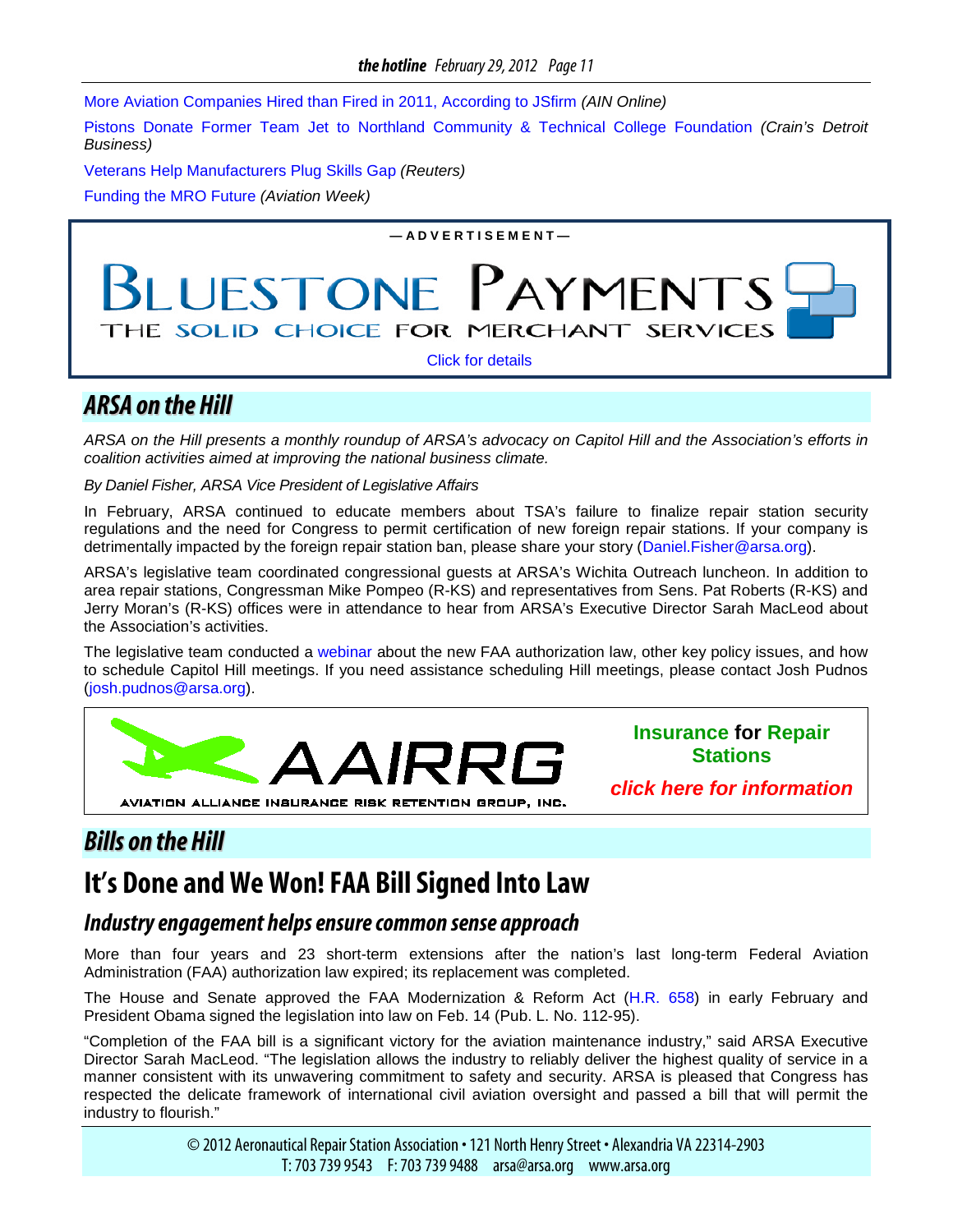<span id="page-11-0"></span>The final reauthorization measure incorporated many legislative changes proposed by ARSA throughout the process and proves that hard, persistent work by the Association and its members will reap benefits. For repair stations, the FAA Modernization & Reform Act:

- Codifies current FAA policy by requiring that part 145 foreign repair stations be inspected annually by FAA safety inspectors in a manner consistent with U.S. obligations under international agreements. It also allows that the FAA may carry out additional inspections based on identified risk.
- Mandates the FAA to create a safety assessment system for part 145 repair stations, an initiative the FAA and ARSA have been working on for some time.
- Subjects all part 145 repair station employees responsible for safety sensitive maintenance functions on part 121 aircraft to drug and alcohol testing consistent with the laws of the country where the repair station is located.
- Ensures effective oversight of non-certificated maintenance providers without undermining the efficiency of the maintenance industry.

"This is a monumental achievement," said ARSA Vice President Gary M. Fortner, vice president of quality control at Fortner Engineering. "The Association was able to work closely with lawmakers to hold back poorly thought-out proposals that would have restricted the ability of small independent repair stations to compete in the global marketplace. The outpouring of grassroots engagement to educate lawmakers about the importance of our industry was truly something to behold."

The legislation, which authorizes \$15.9 billion annually for the agency through 2015, strikes the right balance among safety, oversight, and operational freedom. Last Congress, repair stations were faced with legislation that would have required duplicative biannual inspections of all repairs stations and mandated drug and alcohol testing for overseas maintenance facilities without regard to national sovereignty, effectively forcing repair stations in countries that prohibit random testing to surrender their certificates.

The earlier versions of the bill would have added new layers of bureaucratic oversight and increased costs for repair stations and airlines with no improvement to safety. Most significantly, they would have destroyed the system of bilateral aviation safety agreements (BASAs) that allow U.S. aviation maintenance companies to compete internationally and threatened the United States' \$2.4 billion positive balance of trade in maintenance services.

"It is amazing how far we advanced during this process," said ARSA Government Affairs Committee Chairman David Albert, vice president of government affairs for Chromalloy. "Two years ago, pending legislation would have destroyed the BASA between the United States and the European Union, mandated an onerous schedule of unnecessary and burdensome government inspections, and stifled growth. Facing such a challenge, ARSA and its members battled for the industry's future. Today, that fight has paid off."

"In a final analysis, the FAA reauthorization bill will protect the more than 274,000 Americans employed in civil aviation maintenance," said MacLeod. "While the Association is glad to finish this round of FAA reauthorization, there is still much work to be done in educating all members of Congress about the maintenance industry's important role keeping the flying public safe."

In October 2010, the ARSA Board of Directors approved a dues increase to ramp up the Association's efforts on Capitol Hill. These new resources funded an intense lobbying campaign and allowed ARSA to educate lawmakers and congressional staff about the unintended consequences of their proposals. Ultimately, lawmakers adopted many ARSA suggested improvements to the bill's repair station and non-certificated maintenance language.

# **Make Sure Your Voice is Heard! Participate in ARSA's Legislative Day**

On March 14, ARSA's Legislative Day will provide the opportunity to engage lawmakers and their staff on the issues important to the aviation maintenance industry.

Held in conjunction with the Association's Annual Repair Station Symposium, attendees will be briefed on ARSA's legislative priorities before storming Capitol Hill to discuss the industry's important contributions to aviation safety directly with key policymakers.

Members are encouraged to [sign up for Legislative Day](http://www.arsa.org/node/219) immediately in order to secure meetings with congressional officials. If you need any help setting up your meetings, please contact ARSA's Communications Coordinator [Josh Pudnos](mailto:josh.pudnos@arsa.org) at 703 739 9543.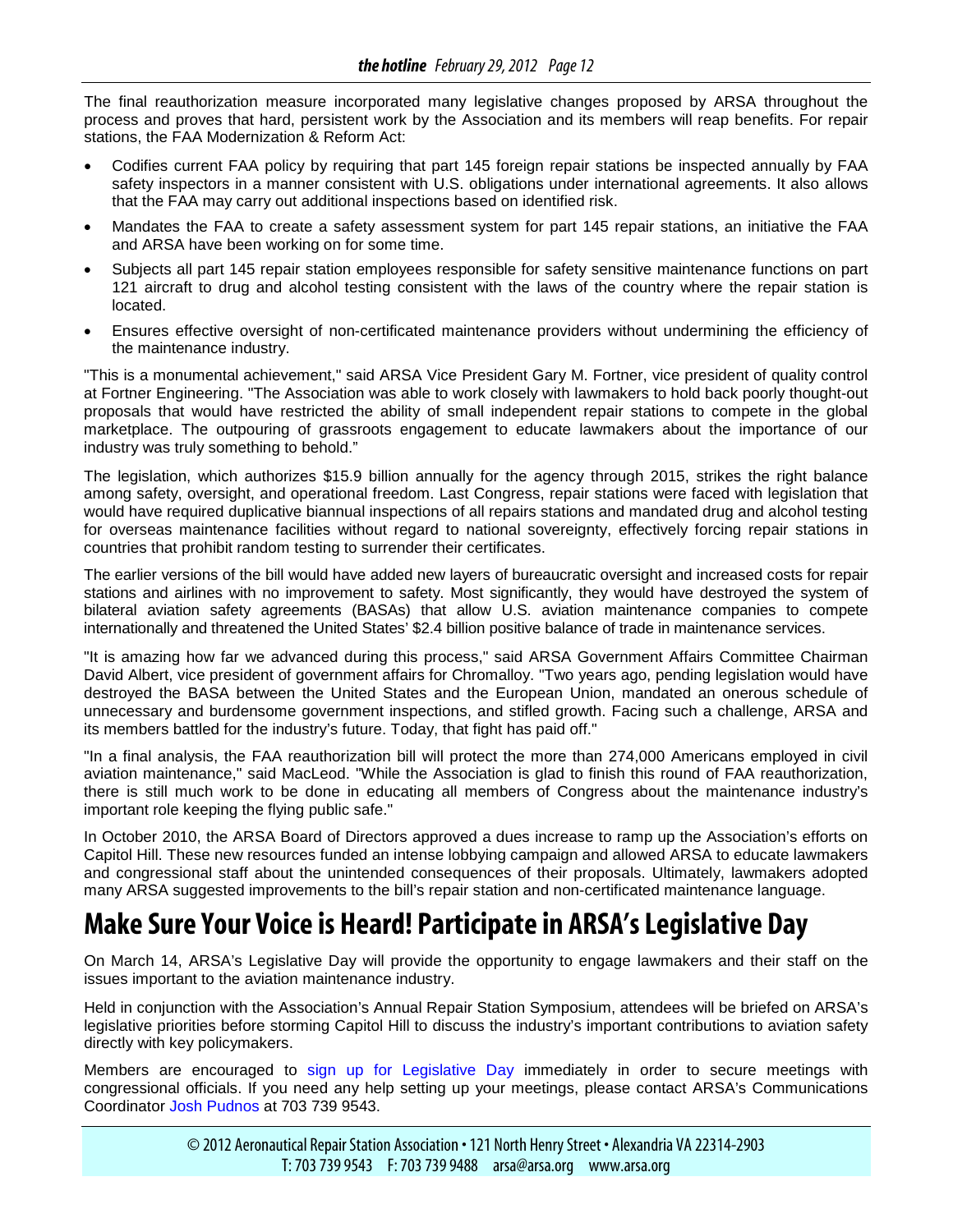# <span id="page-12-0"></span>**Obama Administration Proposes Significant Corporate Tax Reform**

On Feb. 22, Treasury Secretary Tim Geithner announced [President Obama's proposal to reform the corporate tax](http://www.treasury.gov/resource-center/tax-policy/Documents/The-Presidents-Framework-for-Business-Tax-Reform-02-22-2012.pdf)  [code.](http://www.treasury.gov/resource-center/tax-policy/Documents/The-Presidents-Framework-for-Business-Tax-Reform-02-22-2012.pdf) The plan would reduce the top corporate tax rate from 35 percent to 28 percent, eliminating various tax loopholes and subsidies to cover the reduced revenue.

Reducing the corporate tax rate, currently the second highest among G8 countries, will help broaden the tax base and make American companies more competitive in the global marketplace. According to Geithner, the new system would incentivize foreign investment, while establishing a new minimum tax on foreign earnings to strengthen domestic spending with an emphasis on growing American manufacturing.

White House officials stated the reform "would refocus manufacturing deductions and use the savings to reduce the effective rate on manufacturing to no more than 25 percent, while encouraging greater research and development and the production of clean energy."

President Obama's proposal would focus on five key elements of business tax reform:

- Eliminate tax loopholes and subsidies to broaden the tax base and reduce the corporate tax rate.
- Strengthen American manufacturing and innovation.
- Strengthen the international tax system, including establishing a new minimum tax on foreign earnings, to encourage domestic investment.
- Simplify and cut taxes for small business.
- Restore fiscal responsibility through revenue-neutral proposals.

Though senior officials at the White House expect the president's corporate tax reform proposal will face steep resistance on Capitol Hill, "the administration believes that the president's framework lays an important foundation and the conversation ahead is a good one to have."

This is the first shot in looming battle over comprehensive tax reform. Stay tuned for updates on the tax reform debate in the coming months and years.

# **The Charge Defending Aviation Jobs**

Rep. Mike Pompeo (R-Kan.) is asking the public to support the aviation industry.

Pompeo launched [americaflies.us,](http://americaflies.us/) to raise the visibility of the aviation community and allow the general public to share its thoughts about the positive impact of the industry. The site is also collecting names on a petition urging the administration to reverse course on proposed policies and taxes targeting the commercial and general aviation industries, such as airport fees, take-off and landing taxes, and aircraft depreciation policies that impede growth.

To sign the petition and share your story about why aviation is important to you and your community visit [americaflies.us.](http://americaflies.us/)

## **ARSA Members Getting Members Program**

There is no better advertisement than a satisfied customer. Members are the best people to get others to join, and we have made it simple—use the information below and get another company to join ARSA and save!

[Here is a letter](http://www.arsa.org/files/ARSA-MemberVendorRecruitmentLetter-12292008.doc) to use — place it on your letterhead and send it to all your maintenance providers.

Information about ARSA to include in your letter along with an application for membership [may be found here.](http://www.arsa.org/files/ARSA-ARSAInformation-1pagerandMemberApp-20110118.pdf) Be sure to include your name on the application so that you can obtain the monetary incentive.

- For each membership referred by an existing member in good standing, the referring member will receive a credit of 10% of the applicant's dues on its forthcoming member renewal.
- The applicant must clearly indicate on its application the name of the member company that referred it for membership.
- The applicant must pay its membership dues before credit is applied to the referring member.

Questions? Contact Jennifer Goodwin at 703 739 9543 or via [email.](mailto:Jennifer.Goodwin@arsa.org)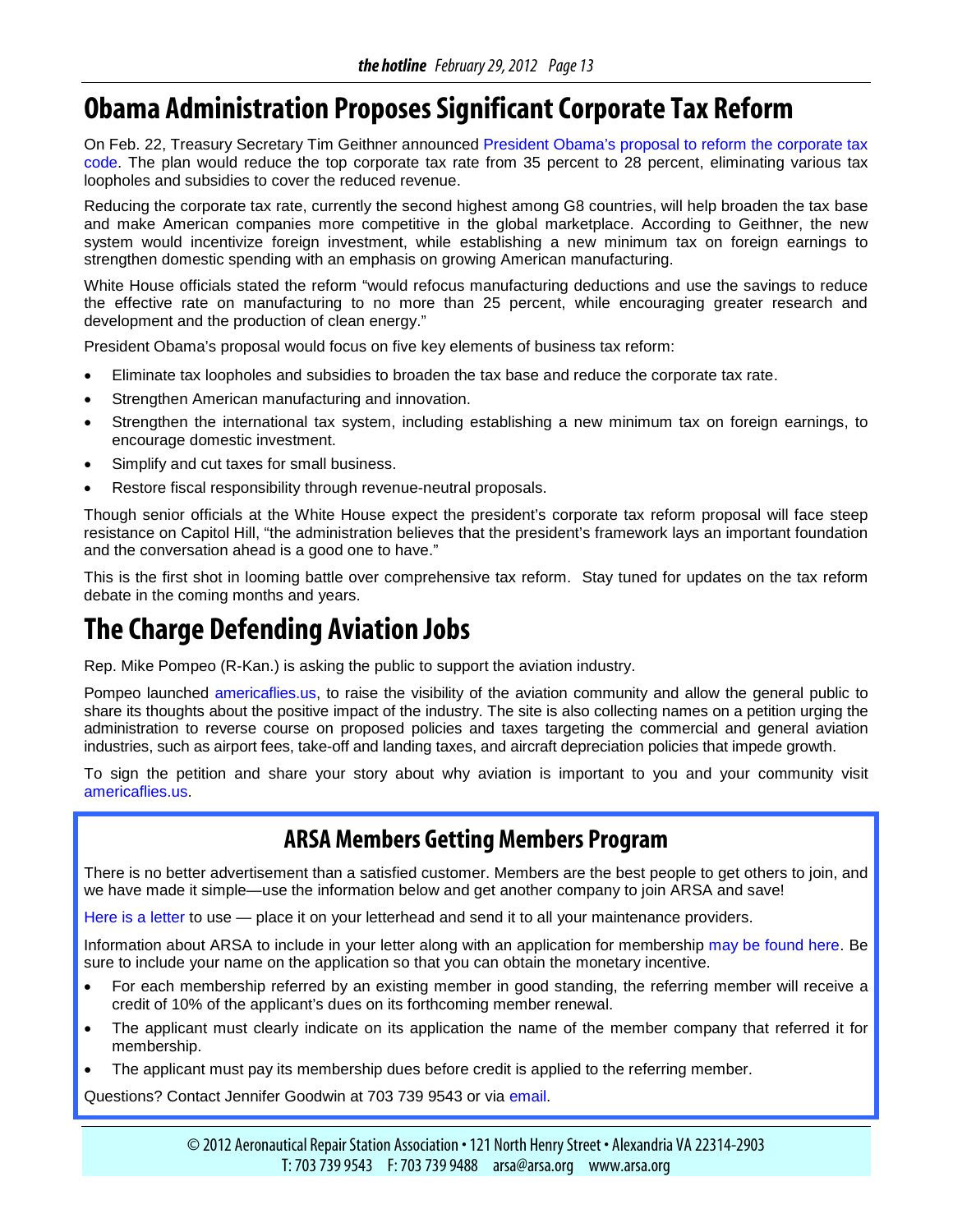# <span id="page-13-0"></span>*Have You Seen These Candidates?*

Beginning this month and running through October, *the hotline* will introduce readers to the candidates running in some of the closest and most critical Senate campaigns, beginning with Massachusetts. Republican incumbent Sen. Scott Brown is running for reelection following a 2010 special election victory to succeed the late Sen. Ted Kennedy. He will likely face Elizabeth Warren, the Democrat's presumptive nominee.

#### **Sen. Scott Brown (R-Mass.)**



Sen. Scott Brown is finishing out the term of former Sen. Ted Kennedy (D-Mass., February 22, 1932 – August 25, 2009).

Brown is a member of the Armed Services Committee, where he is ranking member of the Subcommittee on Airland; he sits on the Subcommittee on Emerging Threats & Capabilities, and the Subcommittee on Strategic Forces; is a member of the Homeland Security & Government Affairs Committee, where he is the ranking member of the Subcommittee on Federal Financial Management, Government Information & International Security, and sits on the Subcommittee on Disaster Recovery, and Subcommittee on Oversight of Government Management, the Federal Workforce, & the District of Columbia. Brown also serves on the Small Business & Entrepreneurship Committee and the Veterans' Affairs Committee

A graduate of Tufts University and Boston College Law School, Brown was a member of the Army National Guard, worked as an attorney, and served three terms in both the Massachusetts House and Senate before his election to the U.S. Senate. Brown lives with his wife, Gail, in Wrentham. They have two children.

Senator Brown's campaign headquarters:

Scott Brown for United States Senate 377 Summer St. Boston, MA 02210-1707 857-263-8346 [http://www.scottbrown.com](http://www.scottbrown.com/)

#### **Elizabeth Warren**



Elizabeth Warren is a Democrat running for Senate in Massachusetts.

Warren is a professor at Harvard Law School specializing in bankruptcy and commercial law. Following the 2008 economic crisis, Warren was appointed to lead the Congressional Oversight Panel, which evaluated government bailout and related programs, including the Troubled Asset Relief Program (TARP). Warren is widely credited for the framework and advocacy that led to the creation of the Consumer Financial Protection Bureau.

Warren is a graduate of the University of Houston and the Rutgers School of Law-Newark. She lives with her husband, Bruce, in Boston. They have two children and three grandchildren.

Elizabeth Warren's campaign headquarters:

Elizabeth for MA 5 Middlesex Ave. First Floor Somerville, MA 02145-1102 617 286 6715 [http://elizabethwarren.com](http://elizabethwarren.com/)

For more information about these and other lawmakers, visit [www.ARSAAction.org.](http://www.arsaaction.org/)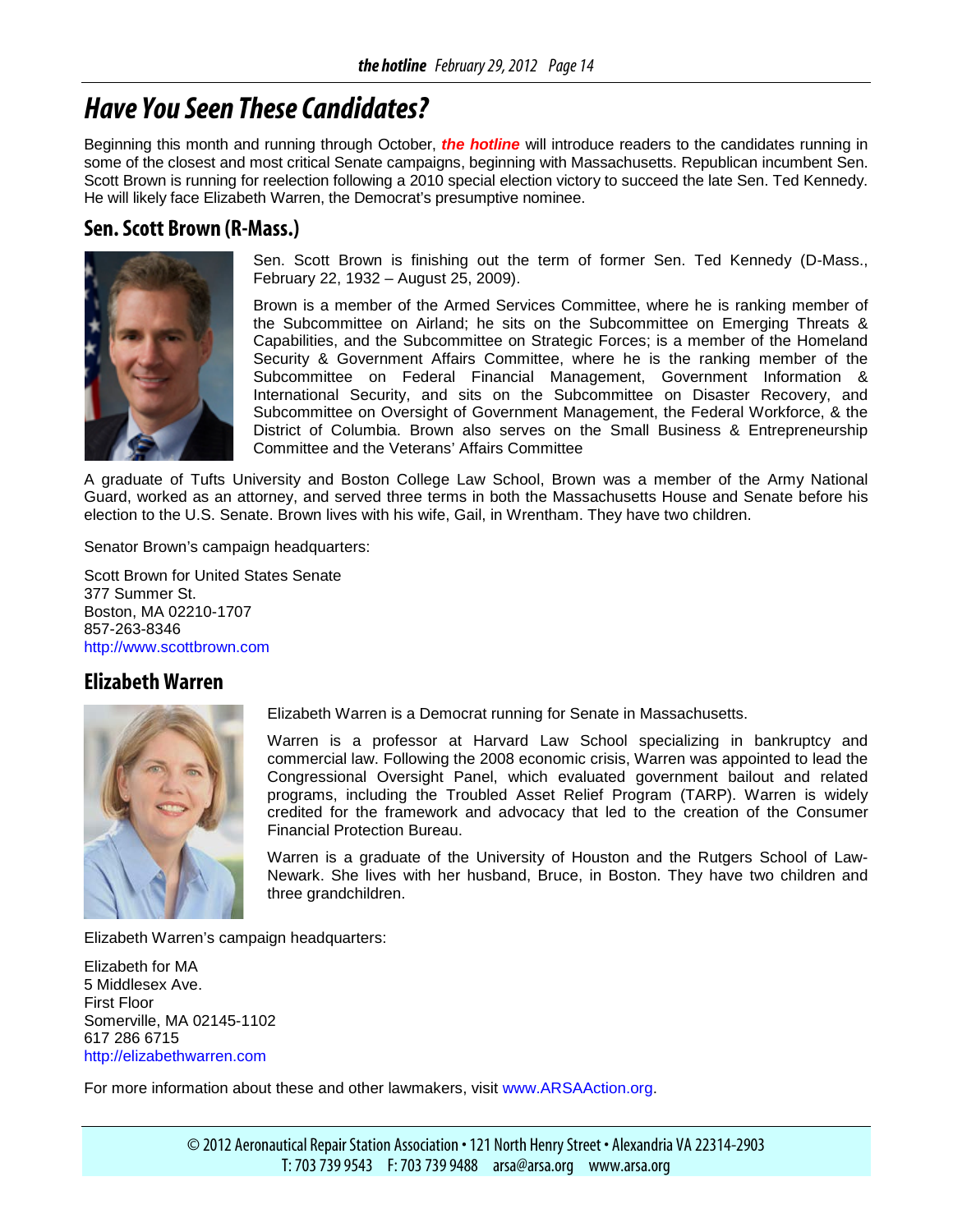## <span id="page-14-0"></span>*International News*

# **DGCA Asks Employers to Address Duty Time for Maintenance Staff**

On Feb. 6, India's Director General of Civil Aviation (DGCA) issued an [airworthiness advisory circular](http://dgca.nic.in/rules/safety-ind.htm) (AAC) No. 1 of 2012 directing maintenance providers to ensure maintenance personnel receive adequate rest.

The DGCA recommends that employers create internal policies that "scrupulously adhere" to an eight hour shift for maintenance workers, including breaks. It further advises that no shifts exceed 12 hours and suggests that company policies should consider the complexity of the work when scheduling personnel.

The AAC also outlines hazards that can arise from working while fatigued, and proposes several guidelines to manage fatigue risks and ensure that workers understand the dangers associated with fatigue.

#### **International Roundup**

*To provide more international coverage, the hotline presents a monthly roundup of world events pertaining to the industry.*

[An All Time Record for Lithuanian Airports](http://www.baltictimes.com/news/articles/30656/) *(Balctic Times)*

[Billions in Orders Booked at Singapore Airshow](http://www.aviationtoday.com/av/commercial/Billions-in-Orders-Booked-at-Singapore-Airshow_75814.html) *(Aviation Today)*

[Africa Aviation Industry to Maintain Steady Growth](http://www.coastweek.com/3508_aviation_06.htm) *(Costa Week)*

[Nairobi to Host Key Aviation Conference](http://www.the-star.co.ke/business/local/63268-nairobi-to-hold-major-aviation-conference) *(The Star (Kenya))*

[Demand for Aviation Personnel in Mideast: Challenge and Opportunity](http://arabnews.com/economy/article572472.ece) *(Arab News)*

[Bahamas' PM 'Satisfied' with Aviation](http://freeport.nassauguardian.net/national_local/343331651292355.php) Safety System Checks *(The Freeport News (Bahamas))*

[India's Need for Aerospace Engineers to Grow: Experts](http://twocircles.net/2012feb05/indias_need_aerospace_engineers_grow_experts.html) *(TwoCircles.net)*

[India Needs to Go Duty free for Developing Aerospace Industry](http://zeenews.india.com/business/economy/india-needs-to-go-duty-free-for-developing-aerospace-industry_42193.html) *(ZeeBiz.com)*

[Sikorski Expands Presence in Malaysia](http://www.ainonline.com/aviation-news/singapore-air-show/2012-02-14/sikorsky-expands-presence-malaysia) *(AIN Online)*

[Strong Growth for Middle East MROs](http://www.aviationweek.com/aw/generic/story_channel.jsp?channel=mro&id=news/awx/2012/02/02/awx_02_02_2012_p0-420011.xml&headline=Strong%20Growth%20For%20Middle%20East%20MROs) *(Aviation Week)*

## *MemberSpotlight*

# **Aircraft Electric Motors, Miami Lakes, FL**

Founded in 1972 by a group of well-educated aviation maintenance professionals, Aircraft Electric Motors provides the ultimate service in the maintenance and rewind of aircraft electrical components; additionally, it does not compete with its customers.

With hundreds of years of collective experience, the company has steadfast skills and knowledge. This allows it to stay ahead of its competitors, delivering top performance for its clients.

From the moment new work arrives until the time it leaves, every detail of the job is examined meticulously to ensure high quality. With an enormous inventory and high-value workmanship from experienced, skilled personnel, Aircraft Electric Motors is able to ensure its customers keep coming back.

For more information on Aircraft Electric Motors, visit [http://www.airelec.com/.](http://www.airelec.com/)

*Are you an ARSA member who would like to be in the "Member Spotlight?" If so, please contact Keith Mendenhall [<Keith.Mendenhall@arsa.org>](mailto:Keith.Mendenhall@arsa.org).*

**Members of the Association** may display the Member Web Badge on their company Web site. Contact arsa@arsa.org for information.



© 2012 Aeronautical Repair Station Association • 121 North Henry Street • Alexandria VA 22314-2903 T: 703 739 9543 F: 703 739 9488 arsa@arsa.org www.arsa.org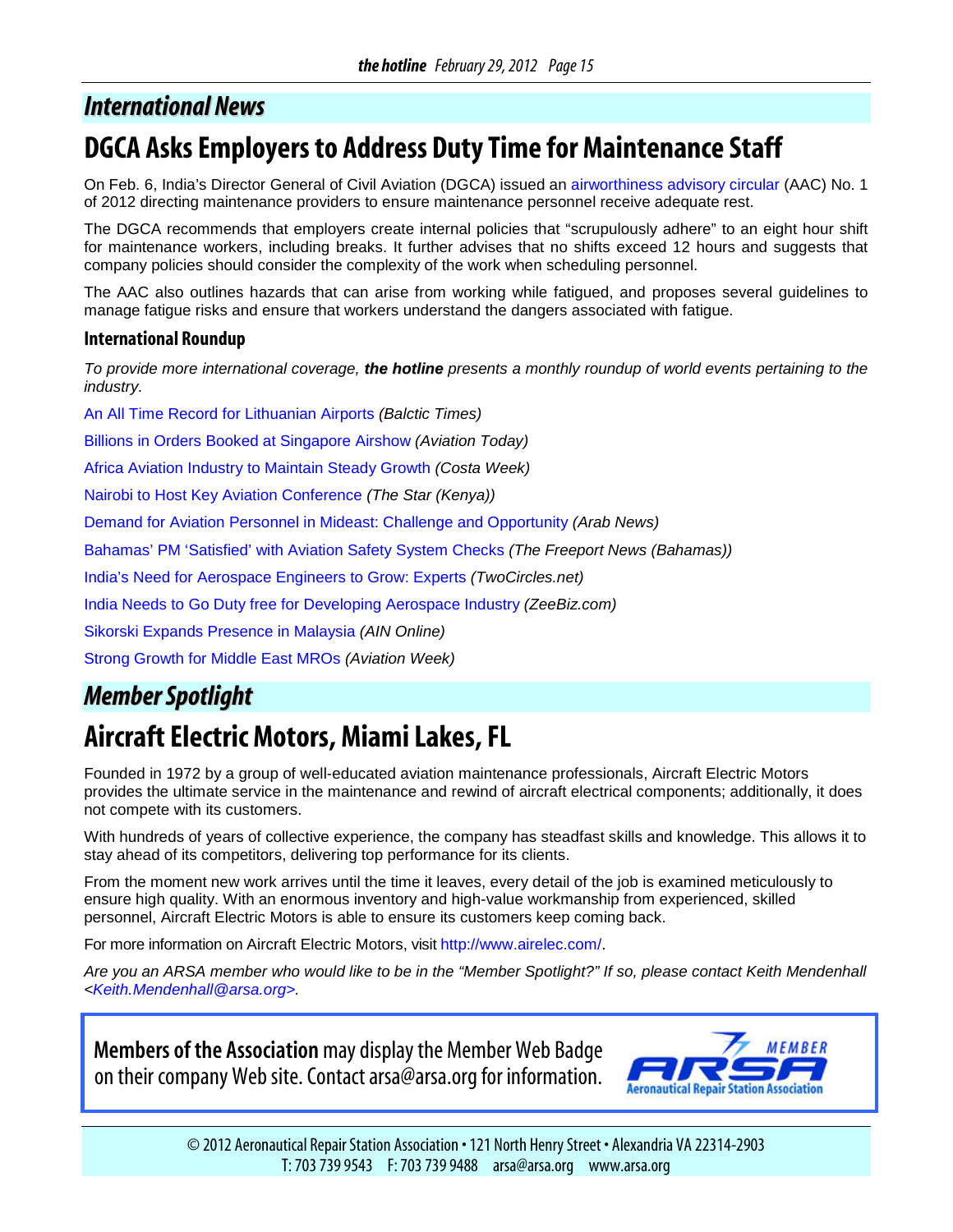#### <span id="page-15-0"></span>*Welcome New Members*

[Aero Turbine Components Inc.,](http://www.aeroturbine.com/) Worcester, MA [Aerospace Components and Instruments, LLC](http://www.aerospacecompi.com/), Siloam Springs, AR [Austin Aerotech Repair Services, Inc.](http://www.austinaerotech.com/), Cedar Park, TX [Evans Composites, Inc.,](http://www.evanscomposites.com/) Mansfield, TX [Hale Aircraft, Inc.](http://haleaircraft.com/), Hampton, GA [MEKCO Group, Inc.,](http://www.mekcogroup.com/) Miami, FL [Porter-Strait Instrument Co., Inc.,](http://porterstrait.com/) Tulsa, OK [Power Avionics & Accessories](http://poweravionics.com/), Ft. Lauderdale, FL

# **Hiring Hints**

#### **Top 3 Ways to Fill "Hard to Fill Positions" with MRO Jobs Online**

Sometimes a hard to fill position needs a little extra "oomph." Here are 3 tools that will ensure your job is seen by "hard to find" candidates on the ARSA JobTarget board.

- 1. **Preferred Jobs** Make your job "Preferred" and it will always appear at the top of job search results.
- 2. **Spotlight Jobs** "Spotlight" your job to highlight it among all the job listings on [MRO Jobs Online](http://www.arsa.org/node/489).



These options were specifically designed to help you fill your positions more quickly. Upgrade your job posting on [MRO Jobs Online](http://www.arsa.org/node/489) to connect with hard to find candidates!

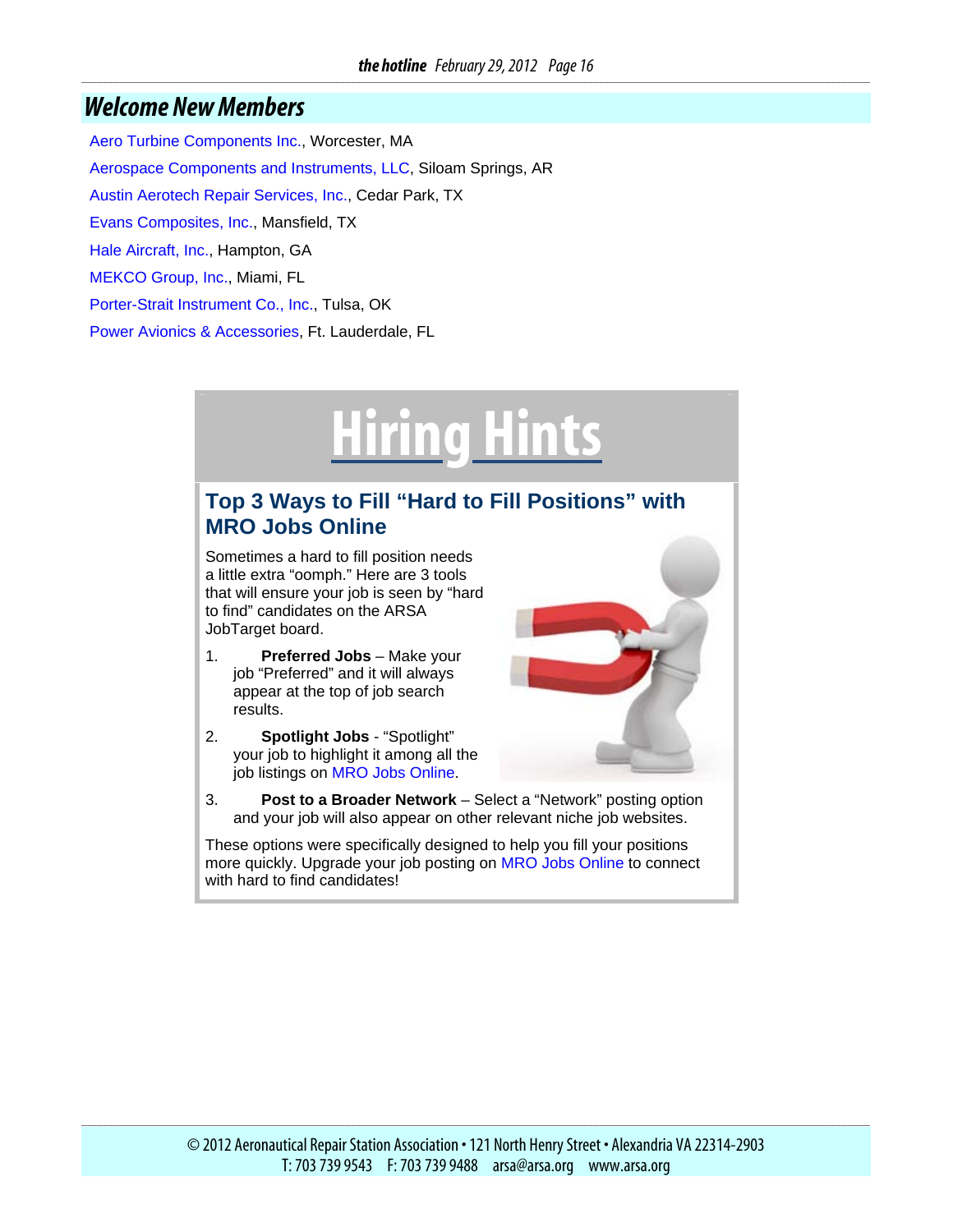# <span id="page-16-0"></span>**ARSA Regulatory Compliance Training—Questions**

**Part 1:** General Comprehension **Level 1:** For anyone working in aviation

#### **§ 65.81 General privileges and limitations.**

(a) A certificated mechanic may perform or supervise the maintenance, preventive maintenance or alteration of an aircraft or appliance, or a part thereof, for which he is rated (but excluding major repairs to, and major alterations of, propellers, and any repair to, or alteration of, instruments), and may perform additional duties in accordance with §§65.85, 65.87, and 65.95. However, he may not supervise the maintenance, preventive maintenance, or alteration of, or approve and return to service, any aircraft or appliance, or part thereof, for which he is rated unless he has satisfactorily performed the work concerned at an earlier date. If he has not so performed that work at an earlier date, he may show his ability to do it by performing it to the satisfaction of the Administrator or under the direct supervision of a certificated and appropriately rated mechanic, or a certificated repairman, who has had previous experience in the specific operation concerned.

(b) A certificated mechanic may not exercise the privileges of his certificate and rating unless he understands the current instructions of the manufacturer, and the maintenance manuals, for the specific operation concerned.

| that work before. | <b>Question 1:</b> Under this rule, a certificated   <b>Question 2:</b> Under this rule, a certificated  <br>mechanic can supervise maintenance for mechanic can approve and return to service<br>which s/he is rated if s/he has performed aircraft, appliances or parts thereof for which<br>s/he is rated if s/he has performed that work<br>before. |
|-------------------|---------------------------------------------------------------------------------------------------------------------------------------------------------------------------------------------------------------------------------------------------------------------------------------------------------------------------------------------------------|
| $A - True.$       | A-True.                                                                                                                                                                                                                                                                                                                                                 |
| B-False.          | B-False.                                                                                                                                                                                                                                                                                                                                                |

| maintenance manual instruction for the before performing that work.<br>specific operation involved. | <b>Question 3:</b> A certificated mechanic can   <b>Question 4:</b> If a certificated mechanic with no<br>only exercise the privileges of his/her experience performing a certain task s/he must<br>certificate when s/he understands the obtain written approval from their employer |
|-----------------------------------------------------------------------------------------------------|---------------------------------------------------------------------------------------------------------------------------------------------------------------------------------------------------------------------------------------------------------------------------------------|
| A-True.                                                                                             | A-True.                                                                                                                                                                                                                                                                               |
| B-False.                                                                                            | B-False.                                                                                                                                                                                                                                                                              |

| Name        |                                                        | Date  |                               |
|-------------|--------------------------------------------------------|-------|-------------------------------|
|             | Clearly Print the Name of the Person Taking the Test   |       | Date Test was Completed       |
| Score       |                                                        | Hours |                               |
|             | Enter as x (number correct) of y (number of questions) |       | <b>Time Credited for Test</b> |
| Approved by |                                                        |       |                               |
|             | Signature of Supervisor or Person Administering Test   |       |                               |
|             |                                                        |       |                               |

© 2012 Aeronautical Repair Station Association • 121 North Henry Street • Alexandria VA 22314-2903 T: 703 739 9543 F: 703 739 9488 arsa@arsa.org www.arsa.org